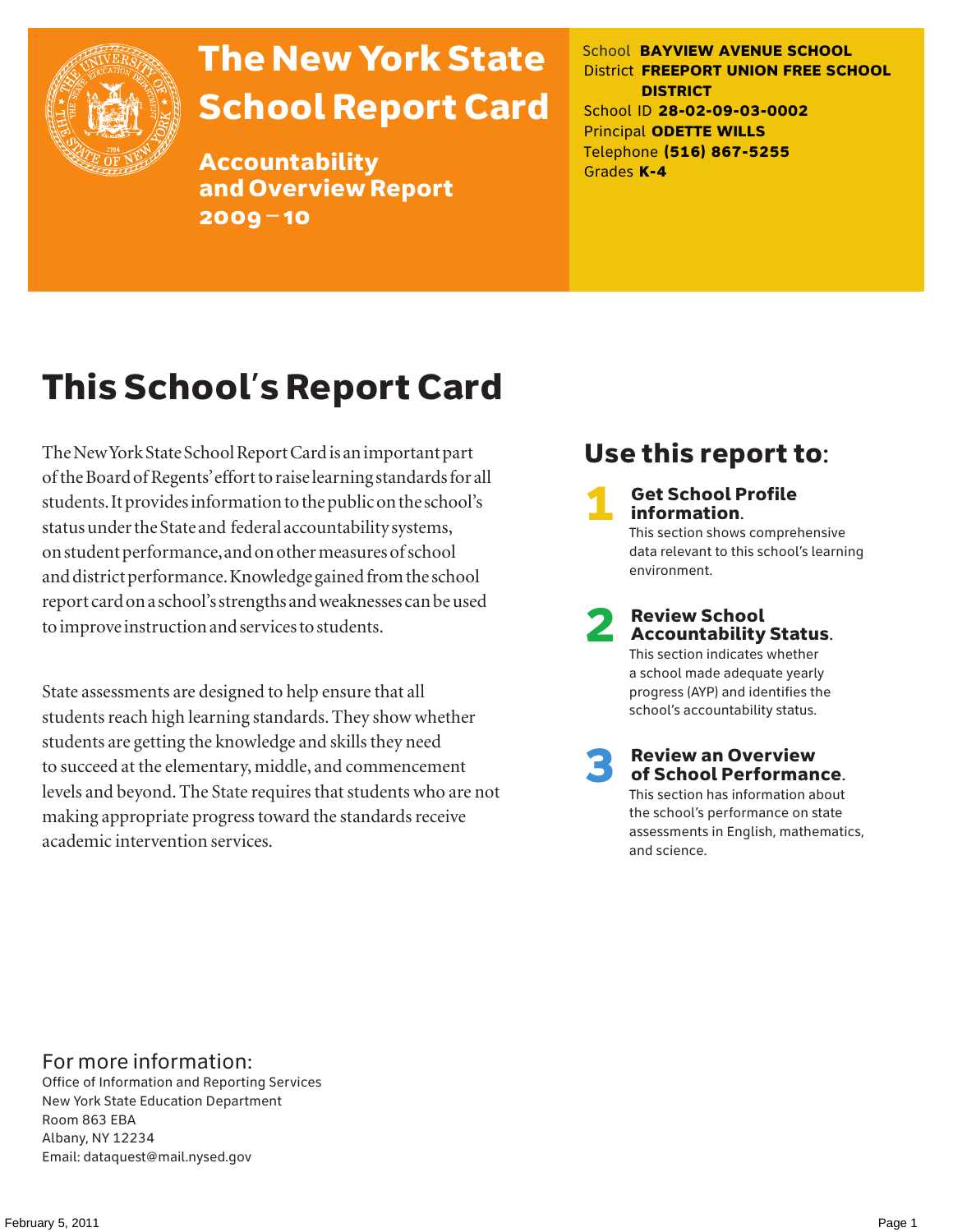### School Profile

This section shows comprehensive data relevant to this school's learning environment, including information about enrollment, average class size, and teacher qualifications.

### Enrollment

|                            | $2007 - 08$ | 2008-09  | $2009 - 10$ |
|----------------------------|-------------|----------|-------------|
| Pre-K                      | 0           | $\Omega$ | 0           |
| Kindergarten               | 44          | 44       | 45          |
| Grade 1                    | 135         | 112      | 123         |
| Grade 2                    | 125         | 134      | 121         |
| Grade 3                    | 133         | 121      | 136         |
| Grade 4                    | 114         | 132      | 129         |
| Grade 5                    | 0           | 0        | 0           |
| Grade 6                    | 0           | 0        | 0           |
| <b>Ungraded Elementary</b> | 0           | 0        | 0           |
| Grade 7                    | 0           | 0        | 0           |
| Grade 8                    | 0           | 0        | 0           |
| Grade 9                    | 0           | 0        | 0           |
| Grade 10                   | 0           | 0        | 0           |
| Grade 11                   | 0           | 0        | 0           |
| Grade 12                   | 0           | 0        | 0           |
| <b>Ungraded Secondary</b>  | 0           | 0        | 0           |
| Total K-12                 | 551         | 543      | 554         |

### Enrollment Information

*Enrollment* counts are as of Basic Educational Data System (BEDS) day, which is typically the first Wednesday of October of the school year. Students who attend BOCES programs on a part-time basis are included in a school's enrollment. Students who attend BOCES on a full-time basis or who are placed full time by the district in an out-of-district placement are not included in a school's enrollment. Students classified by schools as "pre-first" are included in first grade counts.

### Average Class Size

|                       | $2007 - 08$ | $2008 - 09$ | $2009 - 10$ |
|-----------------------|-------------|-------------|-------------|
| <b>Common Branch</b>  | 19          | 18          | 18          |
| Grade 8               |             |             |             |
| English               |             |             |             |
| <b>Mathematics</b>    |             |             |             |
| Science               |             |             |             |
| <b>Social Studies</b> |             |             |             |
| Grade 10              |             |             |             |
| English               |             |             |             |
| <b>Mathematics</b>    |             |             |             |
| Science               |             |             |             |
| <b>Social Studies</b> |             |             |             |

### Average Class Size Information

*Average Class Size* is the total registration in specified classes divided by the number of those classes with registration. *Common Branch* refers to self-contained classes in Grades 1–6.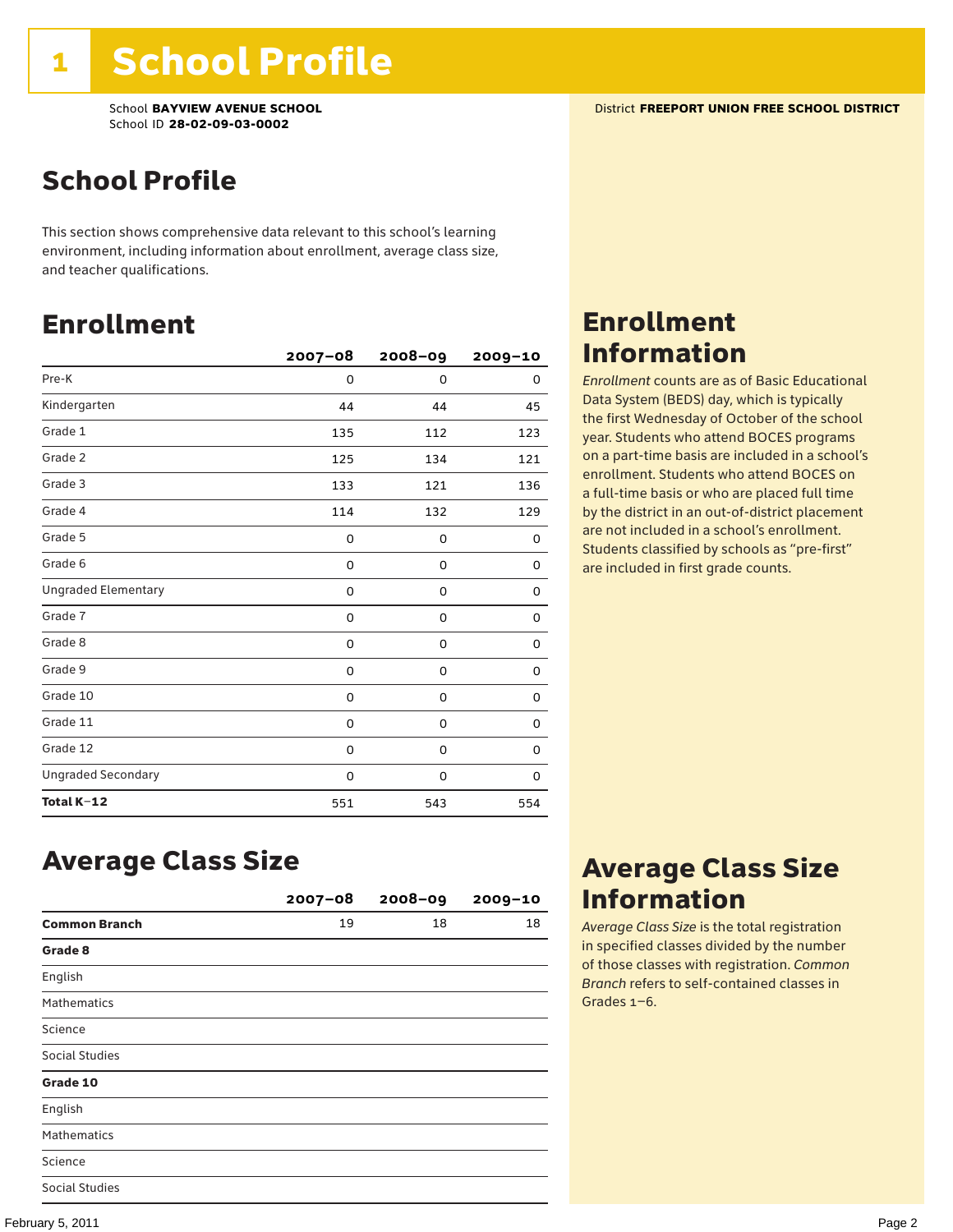### Demographic Factors

|                                                    |     | $2007 - 08$ |     | 2008-09 |     | $2009 - 10$ |
|----------------------------------------------------|-----|-------------|-----|---------|-----|-------------|
|                                                    | #   | %           | #   | %       | #   | %           |
| Eligible for Free Lunch                            | 186 | 34%         | 277 | 51%     | 248 | 45%         |
| Reduced-Price Lunch                                | 60  | 11%         | 70  | 13%     | 45  | 8%          |
| Student Stability*                                 |     | 100%        |     | 95%     |     | 100%        |
| Limited English Proficient                         | 112 | 20%         | 90  | 17%     | 108 | 19%         |
| <b>Racial/Ethnic Origin</b>                        |     |             |     |         |     |             |
| American Indian or Alaska Native                   | 0   | 0%          | 0   | 0%      | 0   | 0%          |
| <b>Black or African American</b>                   | 192 | 35%         | 184 | 34%     | 186 | 34%         |
| Hispanic or Latino                                 | 307 | 56%         | 311 | 57%     | 323 | 58%         |
| Asian or Native<br>Hawaiian/Other Pacific Islander | 9   | 2%          | 15  | 3%      | 15  | 3%          |
| White                                              | 43  | 8%          | 33  | 6%      | 30  | 5%          |
| Multiracial                                        | 0   | 0%          | 0   | 0%      | 0   | 0%          |

 \* Available only at the school level.

### Attendance and Suspensions

|                            |   | $2006 - 07$   |   | $2007 - 08$   |   | $2008 - 09$ |
|----------------------------|---|---------------|---|---------------|---|-------------|
|                            | # | $\frac{0}{0}$ | # | $\frac{0}{6}$ | # | %           |
| Annual Attendance Rate     |   | 96%           |   | 96%           |   | 96%         |
| <b>Student Suspensions</b> |   | 1%            |   | 1%            |   | 2%          |

### Demographic Factors Information

*Eligible for Free Lunch* and *Reduced*-*Price Lunch* percentages are determined by dividing the number of approved lunch applicants by the Basic Educational Data System (BEDS) enrollment in full-day Kindergarten through Grade 12. *Eligible for Free Lunch* and *Limited English Proficient* counts are used to determine *Similar Schools* groupings within a *Need*/*Resource Capacity* category. *Student Stability* is the percentage of students in the highest grade in a school who were also enrolled in that school at any time during the previous school year. (For example, if School A, which serves Grades 6–8, has 100 students enrolled in Grade 8 this year, and 92 of those 100 students were also enrolled in School A last year, the stability rate for the school is 92 percent.)

### Attendance and Suspensions Information

*Annual Attendance Rate* is determined by dividing the school's total actual attendance by the total possible attendance for a school year. A school's actual attendance is the sum of the number of students in attendance on each day the school was open during the school year. Possible attendance is the sum of the number of enrolled students who should have been in attendance on each day the school was open during the school year. *Student Suspension* rate is determined by dividing the number of students who were suspended from school (not including in-school suspensions) for one full day or longer anytime during the school year by the Basic Educational Data System (BEDS) day enrollments for that school year. A student is counted only once, regardless of whether the student was suspended one or more times during the school year.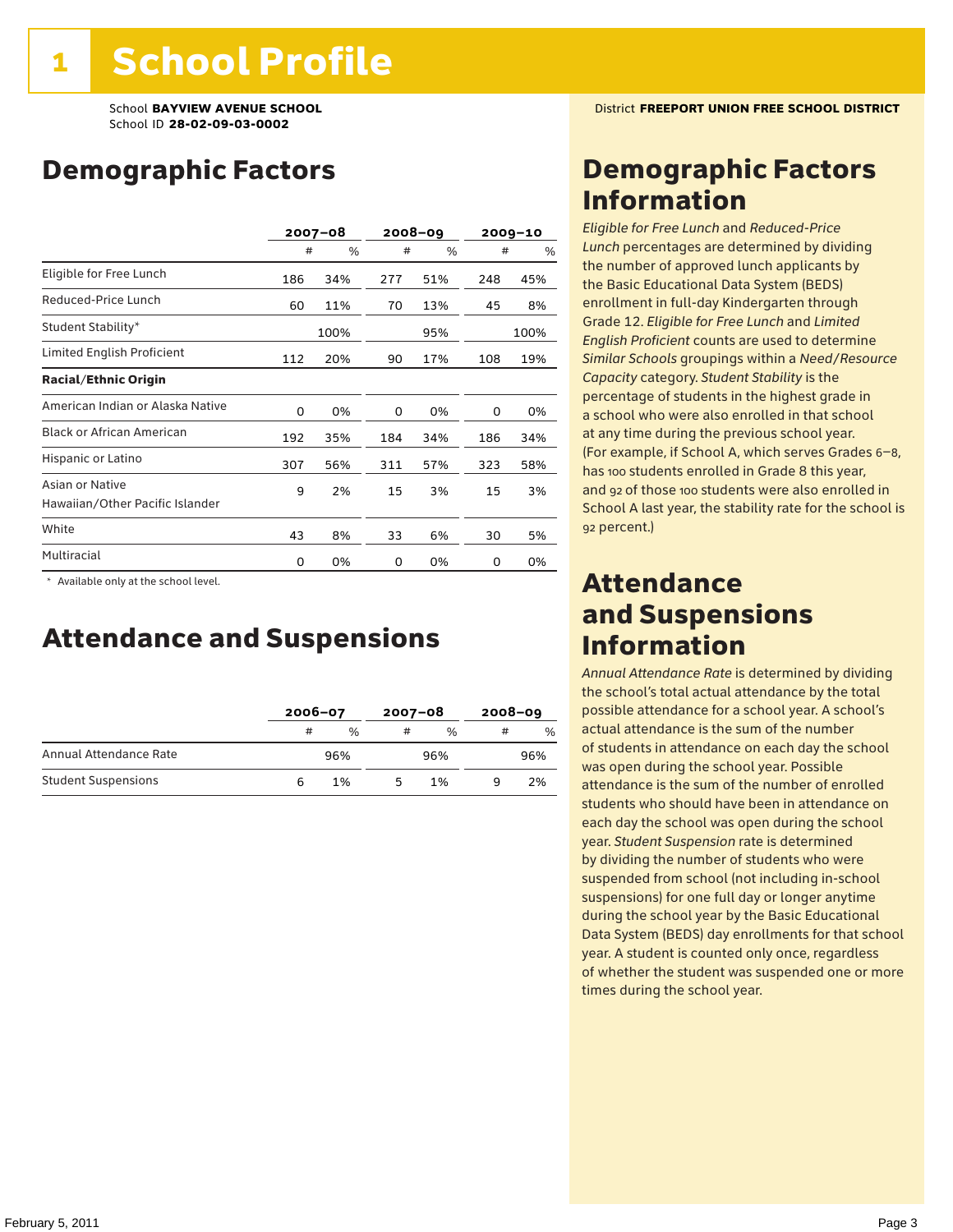### Teacher Qualifications

|                                                                                | $2007 - 08$ | $2008 - 09$ | $2009 - 10$ |
|--------------------------------------------------------------------------------|-------------|-------------|-------------|
| <b>Total Number of Teachers</b>                                                | 46          | 49          | 48          |
| Percent with No Valid<br><b>Teaching Certificate</b>                           | 0%          | 0%          | 0%          |
| Percent Teaching Out<br>of Certification                                       | 0%          | 0%          | 0%          |
| Percent with Fewer Than<br>Three Years of Experience                           | 4%          | 8%          | 8%          |
| Percentage with Master's Degree<br>Plus 30 Hours or Doctorate                  | 43%         | 41%         | 54%         |
| <b>Total Number of Core Classes</b>                                            | 76          | 55          | 53          |
| Percent Not Taught by Highly<br><b>Qualified Teachers in This School</b>       | 0%          | 0%          | 0%          |
| Percent Not Taught by Highly<br><b>Oualified Teachers in This District</b>     | 0%          | 0%          | 0%          |
| Percent Not Taught by Highly<br>Qualified in High-Poverty Schools<br>Statewide | 10%         | 8%          | 6%          |
| Percent Not Taught by Highly<br>Qualified in Low-Poverty Schools<br>Statewide  | 1%          | 1%          | 1%          |
| <b>Total Number of Classes</b>                                                 | 92          | 90          | 88          |
| Percent Taught by Teachers Without<br>Appropriate Certification                | 0%          | 0%          | 0%          |

### Teacher Turnover Rate

|                                                                       | $2006 - 07$ | 2007-08 | $2008 - 09$ |
|-----------------------------------------------------------------------|-------------|---------|-------------|
| Turnover Rate of Teachers with Fewer<br>than Five Years of Experience | 29%         | 13%     | 20%         |
| Turnover Rate of All Teachers                                         | 15%         | 16%     | 16%         |

### Staff Counts

|                                       | $2007 - 08$ | $2008 - 09$ | $2009 - 10$ |
|---------------------------------------|-------------|-------------|-------------|
| <b>Total Other Professional Staff</b> | ٩           |             |             |
| Total Paraprofessionals*              | N/A         | N/A         | N/A         |
| <b>Assistant Principals</b>           | Ω           |             |             |
| Principals                            |             |             |             |

\* Not available at the school level.

### Teacher Qualifications Information

The *Percent Teaching Out of Certification* is the percent doing so more than on an incidental basis; that is, the percent teaching for more than five periods per week outside certification.

*Core Classes* are primarily K-6 common branch, English, mathematics, science, social studies, art, music, and foreign languages. To be *Highly Qualified*, a teacher must have at least a Bachelor's degree, be certified to teach in the subject area, and show subject matter competency. A teacher who taught one class outside of the certification area(s) is counted as Highly Qualified provided that 1) the teacher had been determined by the school or district through the HOUSSE process or other state-accepted methods to have demonstrated acceptable subject knowledge and teaching skills and 2) the class in question was not the sole assignment reported. Credit for incidental teaching does not extend beyond a single assignment. Independent of Highly Qualified Teacher status, any assignment for which a teacher did not hold a valid certificate still registers as teaching out of certification. High-poverty and low-poverty schools are those schools in the upper and lower quartiles, respectively, for percentage of students eligible for a free or reduced-price lunch.

### Teacher Turnover Rate Information

*Teacher Turnover Rate* for a specified school year is the number of teachers in that school year who were not teaching in the following school year divided by the number of teachers in the specified school year, expressed as a percentage.

### Staff Counts Information

*Other Professionals* includes administrators, guidance counselors, school nurses, psychologists, and other professionals who devote more than half of their time to non-teaching duties. Teachers who are shared between buildings within a district are reported on the district report only.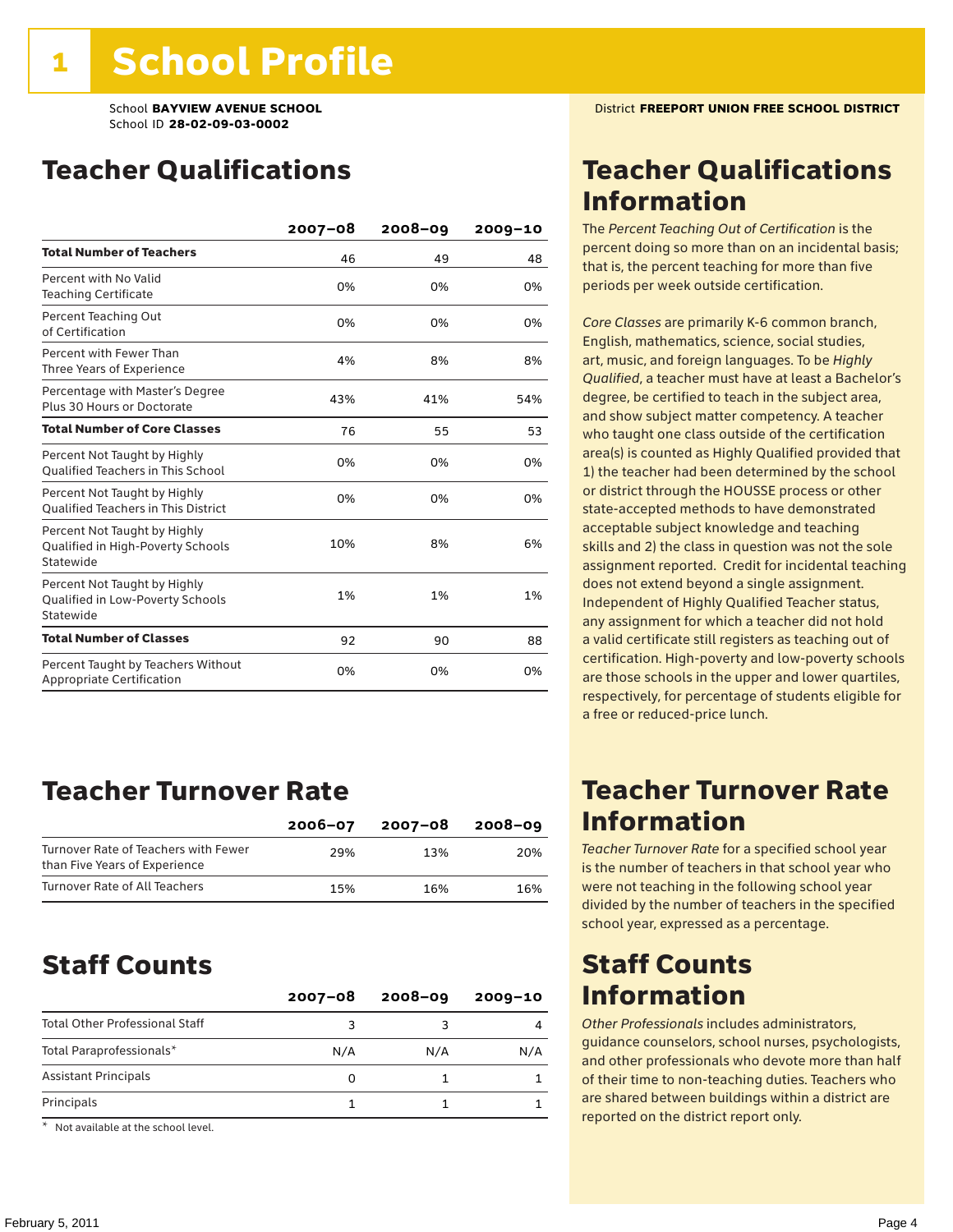### Understanding How Accountability Works in New York State

The federal No Child Left Behind (NCLB) Act requires that states develop and report on measures of student proficiency in 1) English language arts (ELA), in 2) mathematics, and on 3) a third indicator. In New York State in 2009–10, the third indicator is science at the elementary/middle level and graduation rate at the secondary level. Schools or districts that meet predefined goals on these measures are making Adequate Yearly Progress (AYP).

For more information about accountability in New York State, visit: http://www.p12.nysed.gov/irts/accountability/

### 1 English Language Arts (ELA)

To make AYP in ELA, every accountability group must make AYP. For a group to make AYP, it must meet the participation *and* the performance criteria.

#### A Participation Criterion

At the elementary/middle level, 95 percent of Grades 3–8 students enrolled during the test administration period in each group with 40 or more students must be tested on the New York State Testing Program (NYSTP) in ELA or, if appropriate, the New York State English as a Second Language Achievement Test (NYSESLAT), or the New York State Alternate Assessment (NYSAA) in ELA. At the secondary level, 95 percent of seniors in 2009–10 in each accountability group with 40 or more students must have taken an English examination that meets the students' graduation requirement.

#### B Performance Criterion

At the elementary/middle level, the Performance Index (PI) of each group with 30 or more continuously enrolled tested students must equal or exceed its Effective Annual Measurable Objective (AMO) or the group must make Safe Harbor. (NYSESLAT is used only for participation.) At the secondary level, the PI of each group in the 2006 cohort with 30 or more members must equal or exceed its Effective AMO or the group must make Safe Harbor. To make Safe Harbor, the PI of the group must equal or exceed its Safe Harbor Target and the group must qualify for Safe Harbor using the third indicator, science or graduation rate.

#### 2 Mathematics

The same criteria for making AYP in ELA apply to mathematics. At the elementary/middle level, the measures used to determine AYP are the NYSTP and the NYSAA in mathematics. At the secondary level, the measures are mathematics examinations that meet the students' graduation requirement.

#### 3 Third Indicator

In addition to English language arts and mathematics, the school must also make AYP in a third area of achievement. This means meeting the criteria in science at the elementary/middle level and the criteria in graduation rate at the secondary level.

Elementary/Middle-Level Science: To make AYP, the All Students group must meet the participation criterion *and* the performance criterion.

#### A Participation Criterion

Eighty percent of students in Grades 4 and/or 8 enrolled during the test administration period in the All Students group, if it has 40 or more students, must be tested on an accountability measure. In Grade 4, the measures are the Grade 4 elementary-level science test and the Grade 4 NYSAA in science. In Grade 8 science, the measures are the Grade 8 middle-level science test, Regents science examinations, and the Grade 8 NYSAA in science.

#### B Performance Criterion

The PI of the All Students group, if it has 30 or more students, must equal or exceed the State Science Standard (100) or the Science Progress Target.

Qualifying for Safe Harbor in Elementary/Middle-Level ELA and Math: To qualify, the group must meet both the participation criterion and the performance criterion in science.

Secondary-Level Graduation Rate: For a school to make AYP in graduation rate, the percent of students in the 2005 graduation-rate total cohort in the All Students group earning a local or Regents diploma by August 31, 2009 must equal or exceed the Graduation-Rate Standard (80%) or the Graduation-Rate Progress Target.

Qualifying for Safe Harbor in Secondary-Level ELA and Math: To qualify, the percent of the 2005 graduation-rate total cohort earning a local or Regents diploma by August 31, 2009 must equal or exceed the Graduation-Rate Standard (80%) or the Graduation-Rate Progress Target for that group.

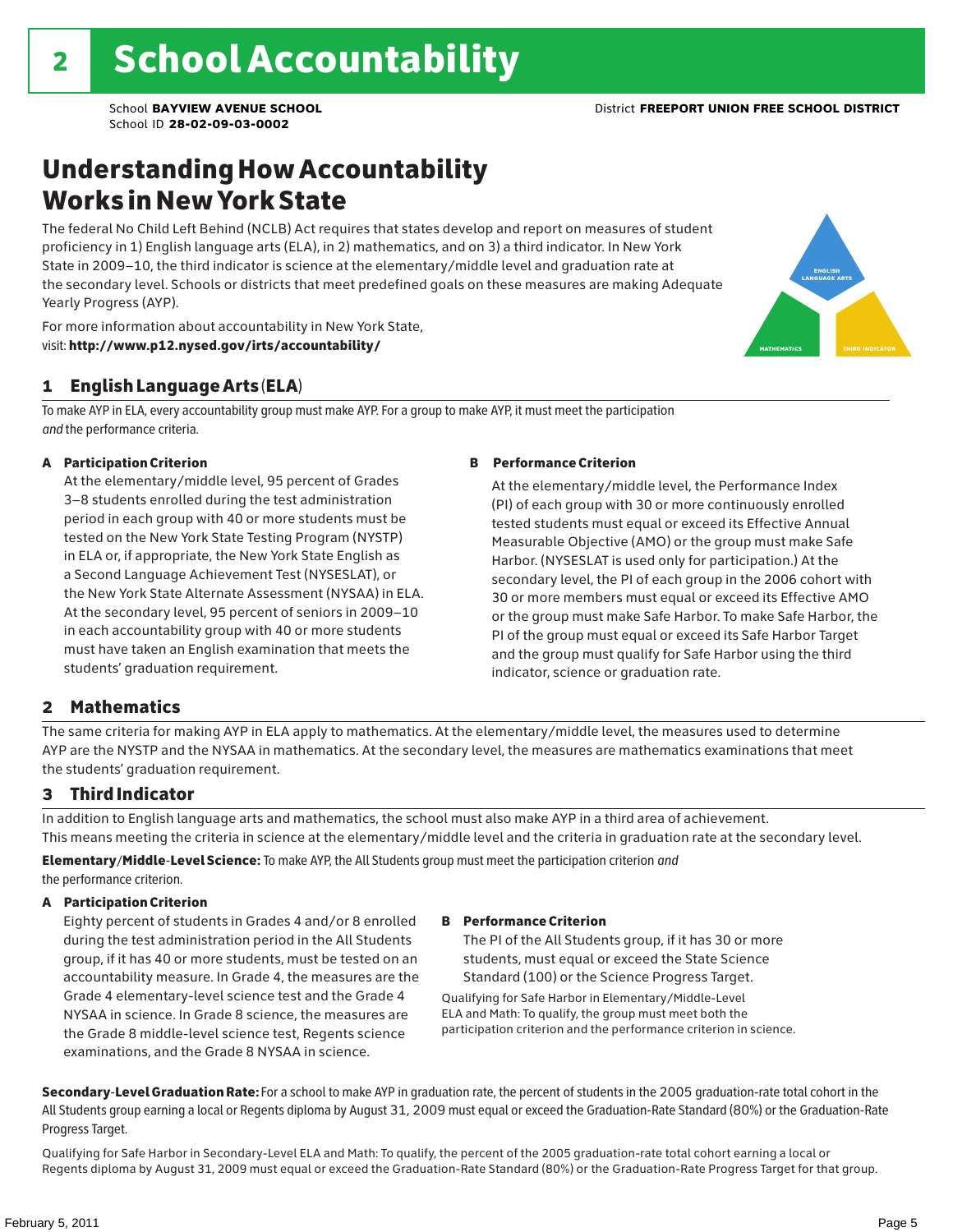### Useful Terms for Understanding Accountability

#### 12th Graders

The count of 12th graders enrolled during the 2009–10 school year used to determine the Percentage Tested for the Participation part of the AYP determination for secondarylevel ELA and mathematics. These are the first numbers in the parentheses after the subgroup label on the secondary-level ELA and mathematics pages.

#### 2006 Cohort

The count of students in the 2006 accountability cohort used to determine the Performance Index for the Test Performance part of the AYP determination for secondary-level ELA and mathematics. These are the second numbers in the parentheses after the subgroup label on the secondary-level ELA and mathematics pages.

#### Accountability Cohort for English and Mathematics

The accountability cohort is used to determine if a school or district met the performance criterion in secondary-level ELA and mathematics. The 2006 school accountability cohort consists of all students who first entered Grade 9 anywhere in the 2006–07 school year, and all ungraded students with disabilities who reached their seventeenth birthday in the 2006–07 school year, who were enrolled on October 7, 2009 and did not transfer to a diploma granting program. Students who earned a high school equivalency diploma or were enrolled in an approved high school equivalency preparation program on June 30, 2010, are not included in the 2006 school accountability cohort. The 2006 district accountability cohort consists of all students in each school accountability cohort plus students who transferred within the district after BEDS day plus students who were placed outside the district by the Committee on Special Education or district administrators and who met the other requirements for cohort membership. Cohort is defined in Section 100.2 (p) (16) of the Commissioner's Regulations.

#### Adequate Yearly Progress (AYP)

Adequate Yearly Progress (AYP) indicates satisfactory progress by a district or a school toward the goal of proficiency for all students.

#### Annual Measurable Objective (AMO)

The Annual Measurable Objective (AMO) is the Performance Index value that signifies that an accountability group is making satisfactory progress toward the goal that 100 percent of students will be proficient in the State's learning standards for English language arts and mathematics by 2013–14. The AMOs for each grade level will be increased as specified in CR100.2(p) (14) and will reach 200 in 2013–14. (See Effective AMO for further information.)

#### Continuous Enrollment

The count of continuously enrolled tested students used to determine the Performance Index for the Test Performance part of the AYP determination for elementary/middle-level ELA, mathematics, and science. These are the second numbers in the parentheses after the subgroup label on the elementary/ middle-level ELA, mathematics, and science pages.

#### Continuously Enrolled Students

At the elementary/middle level, continuously enrolled students are those enrolled in the school or district on BEDS day (usually the first Wednesday in October) of the school year until the test administration period. At the secondary level, all students who meet the criteria for inclusion in the accountability cohort are considered to be continuously enrolled.

#### Effective Annual Measurable Objective (Effective AMO)

The Effective Annual Measurable Objective is the Performance Index (PI) value that each accountability group within a school or district is expected to achieve to make AYP. The Effective AMO is the lowest PI that an accountability group of a given size can achieve in a subject for the group's PI not to be considered significantly different from the AMO for that subject. If an accountability group's PI equals or exceeds the Effective AMO, it is considered to have made AYP. A more complete definition of Effective AMO and a table showing the PI values that each group size must equal or exceed to make AYP are available at www.p12.nysed.gov/irts.

#### Graduation Rate

The Graduation Rate on the Graduation Rate page is the percentage of the 2005 cohort that earned a local or Regents diploma by August 31, 2009.

#### Graduation-Rate Total Cohort

The Graduation-Rate Total Cohort, shown on the Graduation Rate page, is used to determine if a school or district made AYP in graduation rate. For the 2009–10 school year, this cohort is the 2005 graduation-rate total cohort. The 2005 total cohort consists of all students who first entered Grade 9 anywhere in the 2005–06 school year, and all ungraded students with disabilities who reached their seventeenth birthday in the 2005–06 school year, and who were enrolled in the school/ district for five months or longer or who were enrolled in the school/district for less than five months but were previously enrolled in the same school/district for five months or longer between the date they first entered Grade 9 and the date they last ended enrollment. A more detailed definition of graduation-rate cohort can be found in the SIRS Manual at

#### http://www.p12.nysed.gov/irts/sirs/.

For districts and schools with fewer than 30 graduation-rate total cohort members in the All Students group in 2009–10, data for 2008–09 and 2009–10 for accountability groups were combined to determine counts and graduation rates. Groups with fewer than 30 students in the graduation-rate total cohort are not required to meet the graduation-rate criterion.

#### Limited English Proficient

For all accountability measures, if the count of LEP students is equal to or greater than 30, former LEP students are also included in the performance calculations.

#### Non-Accountability Groups

Female, Male, and Migrant groups are not part of the AYP determination for any measure.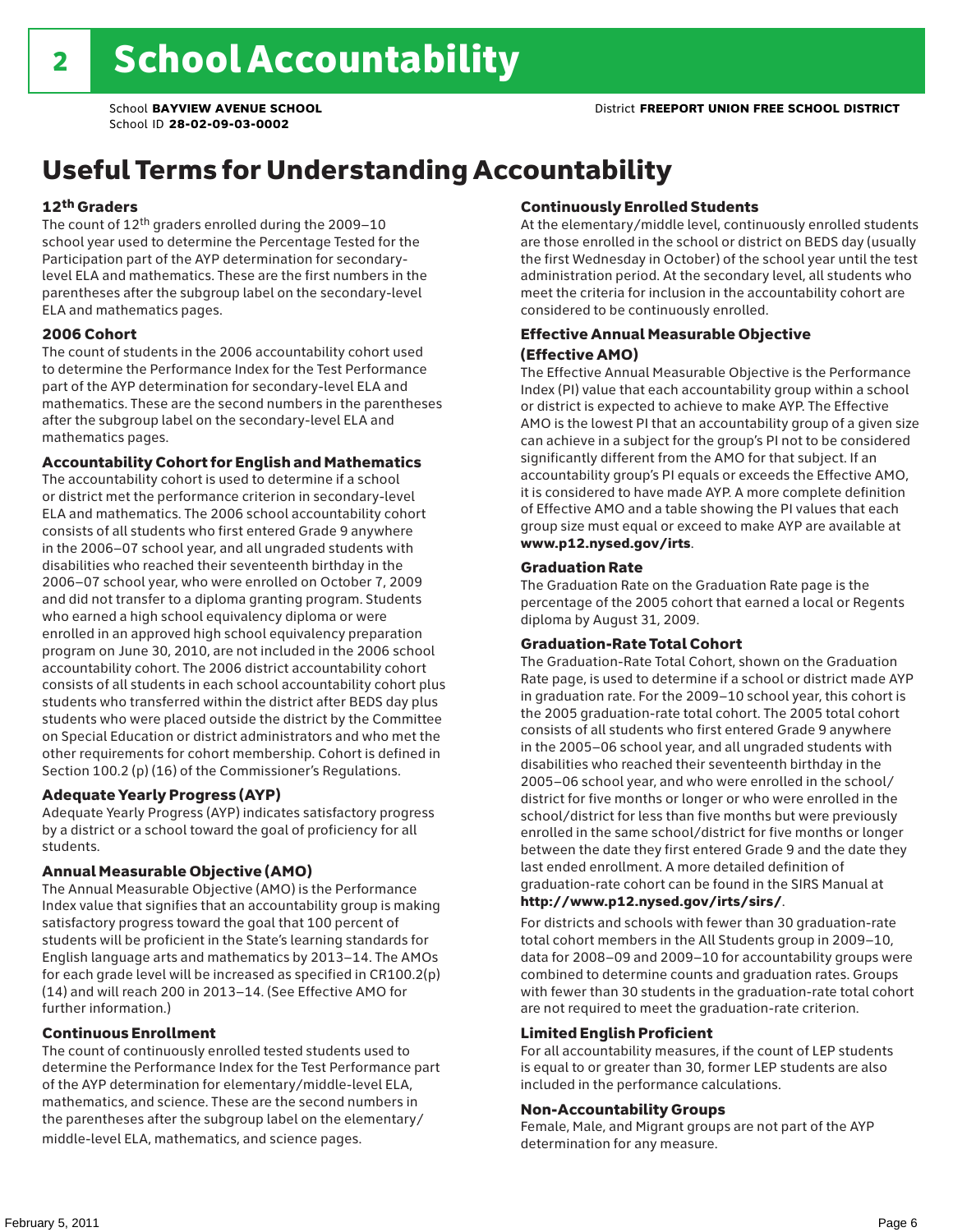## Useful Terms for Understanding Accountability (continued)

#### Participation

Accountability groups with fewer than 40 students enrolled during the test administration period (for elementary/middlelevel ELA, math, and science) or fewer than 40 12th graders (for secondary-level ELA and mathematics) are not required to meet the participation criterion. If the Percentage Tested for an accountability group fell below 95 percent for ELA and math or 80 percent for science in 2009–10, the participation enrollment ("Total" or "12th Graders") shown in the tables is the sum of 2008–09 and 2009–10 participation enrollments and the "Percentage Tested" shown is the weighted average of the participation rates over those two years.

#### Performance Index (PI)

A Performance Index is a value from 0 to 200 that is assigned to an accountability group, indicating how that group performed on a required State test (or approved alternative) in English language arts, mathematics, or science. Student scores on the tests are converted to four performance levels, from Level 1 to Level 4. (See performance level definitions on the Overview summary page.) At the elementary/middle level, the PI is calculated using the following equation:

100 × [(Count of Continuously Enrolled Tested Students Performing at Levels 2, 3, and  $4 +$  the Count at Levels 3 and  $4) \div$ Count of All Continuously Enrolled Tested Students]

At the secondary level, the PI is calculated using the following equation:

100 × [(Count of Cohort Members Performing at Levels 2, 3, and 4 + the Count at Levels 3 and 4) ÷ Count of All Cohort Members]

A list of tests used to measure student performance for accountability is available at www.p12.nysed.gov/irts.

#### Progress Targets

For accountability groups below the State Standard in science or graduation rate, the Progress Target is an alternate method for making AYP or qualifying for Safe Harbor in English language arts and mathematics based on improvement over the previous year's performance.

*Science:* The current year's Science Progress Target is calculated by adding one point to the previous year's Performance Index (PI). Example: The 2009–10 Science Progress Target is calculated by adding one point to the 2008–09 PI.

*Graduation Rate*: The Graduation-rate Progress Target is calculated by determining a 20% gap reduction between the rate of the previous year's graduation-rate cohort and the state standard. Example: The 2009–10 Graduation-Rate Progress Target = [(80 – percentage of the 2004 cohort earning a local or Regents diploma by August 31, 2008)  $\times$  0.20] + percentage of the 2004 cohort earning a local or Regents diploma by August 31, 2008.

Progress Targets are provided for groups whose PI (for science) or graduation rate (for graduation rate) is below the State Standard.

#### Safe Harbor Targets

Safe Harbor provides an alternate means to demonstrate AYP for accountability groups that do not achieve their EAMOs in English or mathematics. The 2009–10 safe harbor targets are calculated using the following equation: 2008–09 PI + (200 – the 2008–09 PI) × 0.10

Safe Harbor Targets are provided for groups whose PI is less than the EAMO.

#### Safe Harbor Qualification (‡)

On the science page, if the group met both the participation and the performance criteria for science, the Safe Harbor Qualification column will show "Qualified." If the group did not meet one or more criteria, the column will show "Did not qualify." A "‡" symbol after the 2009–10 Safe Harbor Target on the elementary/middle- or secondary-level ELA or mathematics page indicates that the student group did not make AYP in science (elementary/middle level) or graduation rate (secondary level) and; therefore, the group did not qualify for Safe Harbor in ELA or mathematics.

#### State Standard

The criterion value that represents minimally satisfactory performance (for science) or a minimally satisfactory percentage of cohort members earning a local or Regents diploma (for graduation rate). In 2009–10, the State Science Standard is a Performance Index of 100; the State Graduation-Rate Standard is 80%. The Commissioner may raise the State Standard at his discretion in future years.

#### Students with Disabilities

For all measures, if the count of students with disabilities is equal to or greater than 30, former students with disabilities are also included in the performance calculations.

#### Test Performance

For districts and schools with fewer than 30 continuously enrolled tested students (for elementary/middle-level ELA, math, and science) or fewer than 30 students in the 2006 cohort (for secondary-level ELA and mathematics) in the All Students group in 2009–10, data for 2008–09 and 2009–10 for accountability groups were combined to determine counts and Performance Indices. For districts and schools with 30 or more continuously enrolled students/2006 cohort members in the All Students group in 2009–10, student groups with fewer than 30 members are not required to meet the performance criterion. This is indicated by a "—" in the Test Performance column in the table.

#### Total

The count of students enrolled during the test administration period used to determine the Percentage Tested for the Participation part of the AYP determination for elementary/ middle-level ELA, mathematics, and science. These are the first numbers in the parentheses after the subgroup label on the elementary/middle-level ELA, mathematics, and science pages. For accountability calculations, students who were excused from testing for medical reasons in accordance with federal NCLB guidance are not included in the count.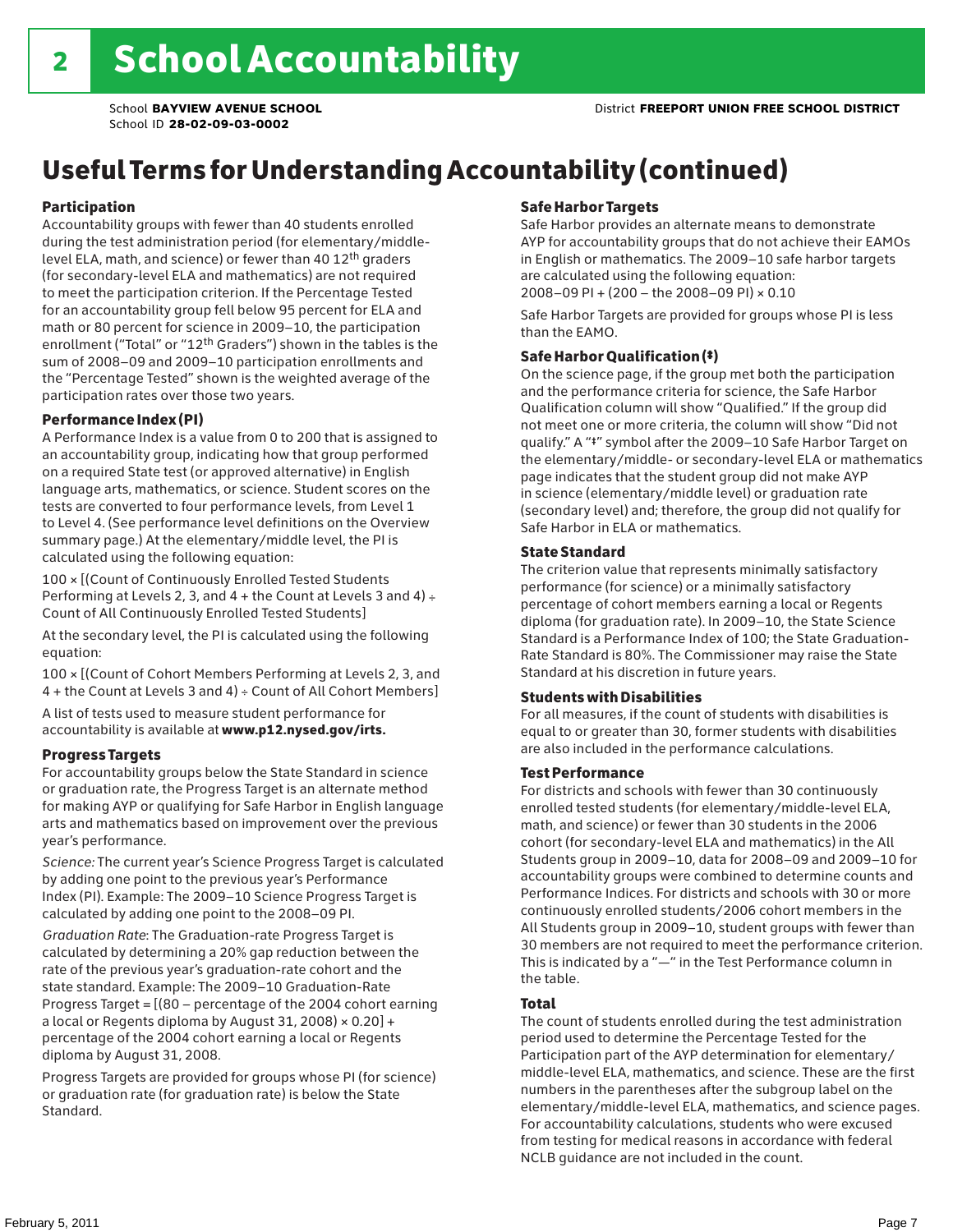### Understanding Your School Accountability Status

New York State participates in the Differentiated Accountability pilot program, as approved by the United States Department of Education in January 2009. Under this program, each public school in the State is assigned an accountability "phase" (Good Standing, Improvement, Corrective Action, or Restructuring) and, for schools not in Good Standing, a "category" (Basic, Focused, or Comprehensive) for each measure for which the school is accountable. Accountability measures for schools at the elementary/middle level are English language arts (ELA), mathematics, and science; at the secondary level, they are ELA, mathematics, and graduation rate. Generally, the school's overall accountability status is its most advanced accountability phase and its highest category within that phase. A school in any year of the phase (that is not Good Standing) that makes AYP for the measure remains in the same phase/category the following year. An identified school that makes AYP in the identified measure for two consecutive years returns to Good Standing. Once a school is identified with a category within a phase, it cannot move to a less intensive category in the following school year within that phase.

Each school district with one or more Title I schools and each Title I charter school designated as Improvement (year 1 and year 2), Corrective Action, or Restructuring must make Supplemental Educational Services available for eligible students in the identified Title I school(s). A school district with one or more schools designated as Improvement (year 2), Corrective Action, or Restructuring must also provide Public School Choice to eligible students in identified Title I school(s). For more information on the Differentiated Accountability program and a list of interventions for schools not in Good Standing,

see http://www.p12.nysed.gov/nyc/APA/Differentiated\_Accountability/DA\_home.html.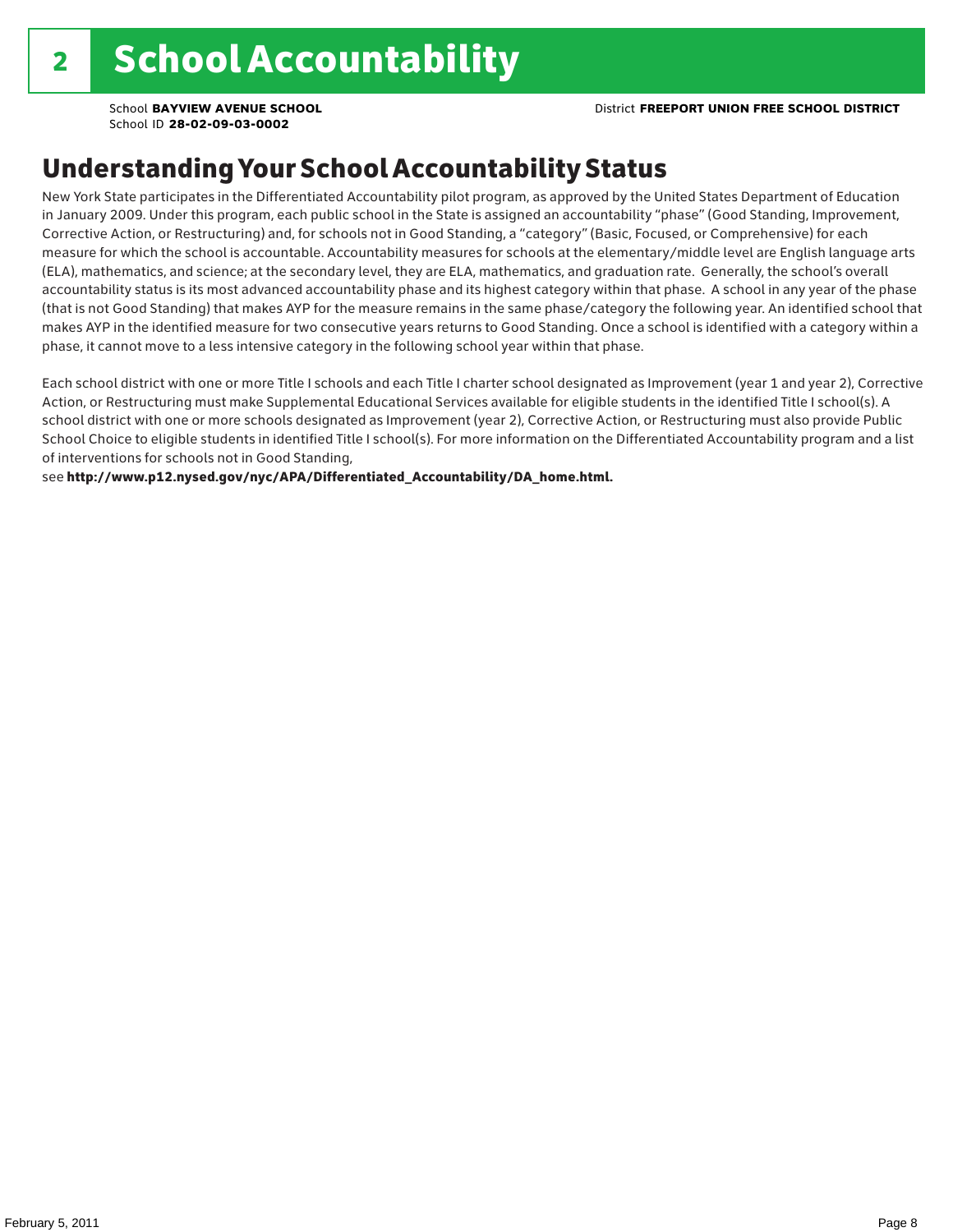### Understanding Your School Accountability Status (continued)

|  | $\sim$ | v | ٧ |
|--|--------|---|---|
|  |        |   |   |

### Phase/Category

Good Standing A school that has not been designated as Improvement, Corrective Action, or Restructuring.

Improvement (year 1) A school that failed to make AYP for two consecutive years on the same accountability measure; or a school that was designated as Improvement (year 1) in the current school year that made AYP for the identified measure and is in Good Standing.

Improvement (year 2) A school that was designated as a school in Improvement (year 1) in the current school year and failed to make AYP on the same accountability measure for which it was identified; or a school that was designated as Improvement (year 2) in the current school year that made AYP for the identified measure.

#### Improvement/Basic:

A school that failed to make AYP in ELA and/or math for one accountability group, but made AYP for the All Students group; or a school that failed to make AYP in only science or graduation rate. Improvement/Focused:

A school that failed to make AYP in ELA and/or math for more than one accountability group, but made AYP for the All Students group; or a school whose worst status is Improvement/Basic for at least two measures.

#### Improvement/Comprehensive:

A school that failed to make AYP in ELA and/or math for the All Students group; or a school that failed to make AYP in ELA and/or math for every accountability group for which there are at least two, but made AYP for the All Students group; or a school that failed to make AYP in ELA and/or math AND in science or graduation rate.

#### Corrective Action or Restructuring/Focused:

A school that failed to make AYP in ELA and/or math for one or more accountability groups, but made AYP for the All Students group; or a school that failed to make AYP in science or graduation rate but made AYP in ELA and math.

(year 1) in the current school year that made AYP for the identified measure. Corrective Action (year 2) A school that was designated as a school in Corrective Action (year 1) in the current school year that failed to make AYP on the same accountability measure for which it was identified; or a school that was designated as Corrective Action (year 2) in the current school year that made AYP for the identified

measure. Restructuring (year 1) A school that was designated as a school

Corrective Action (year 1) A school that was designated as a school in Improvement (year 2) in the current school year and failed to make AYP on the same accountability measure for which it was identified; or a school that was designated as Corrective Action

in Corrective Action (year 2) in the current school year and failed to make AYP on the same accountability measure for which it was identified; or a school that was designated as Restructuring (year 1) in the current school year that made AYP for the identified measure. Restructuring (year 2) A school that was designated as a school in Restructuring (year 1) in the current school year that failed to make AYP on the same accountability measure for which it was identified; or a school that was designated as Restructuring (year 2) in the current school year that made AYP for the identified measure. Restructuring (Advanced) A school that was designated as a school in Restructuring (year 2) in the current school year that failed to make AYP on the same accountability measure for which it was identified; or a school that was designated as Restructuring (Advanced) in the current school year that made AYP for the identified measure.

Corrective Action or Restructuring/Comprehensive: A school that failed to make AYP in ELA and/or math for the All Students group; or a school that failed to make AYP in ELA and/or math for every accountability group except the All Students group for which there are at least two, but made AYP for the All Students group; or a school that failed to make AYP in ELA and/or math AND in science or graduation rate.

SURR: A school that is identified for registration review (SURR) during a school year in which it is designated as a school in Improvement or Corrective Action shall, in the next school year, be designated as Restructuring (year 1)/Comprehensive.

Pending - A school's status is "Pending" if the school requires special evaluation procedures and they have not yet been completed.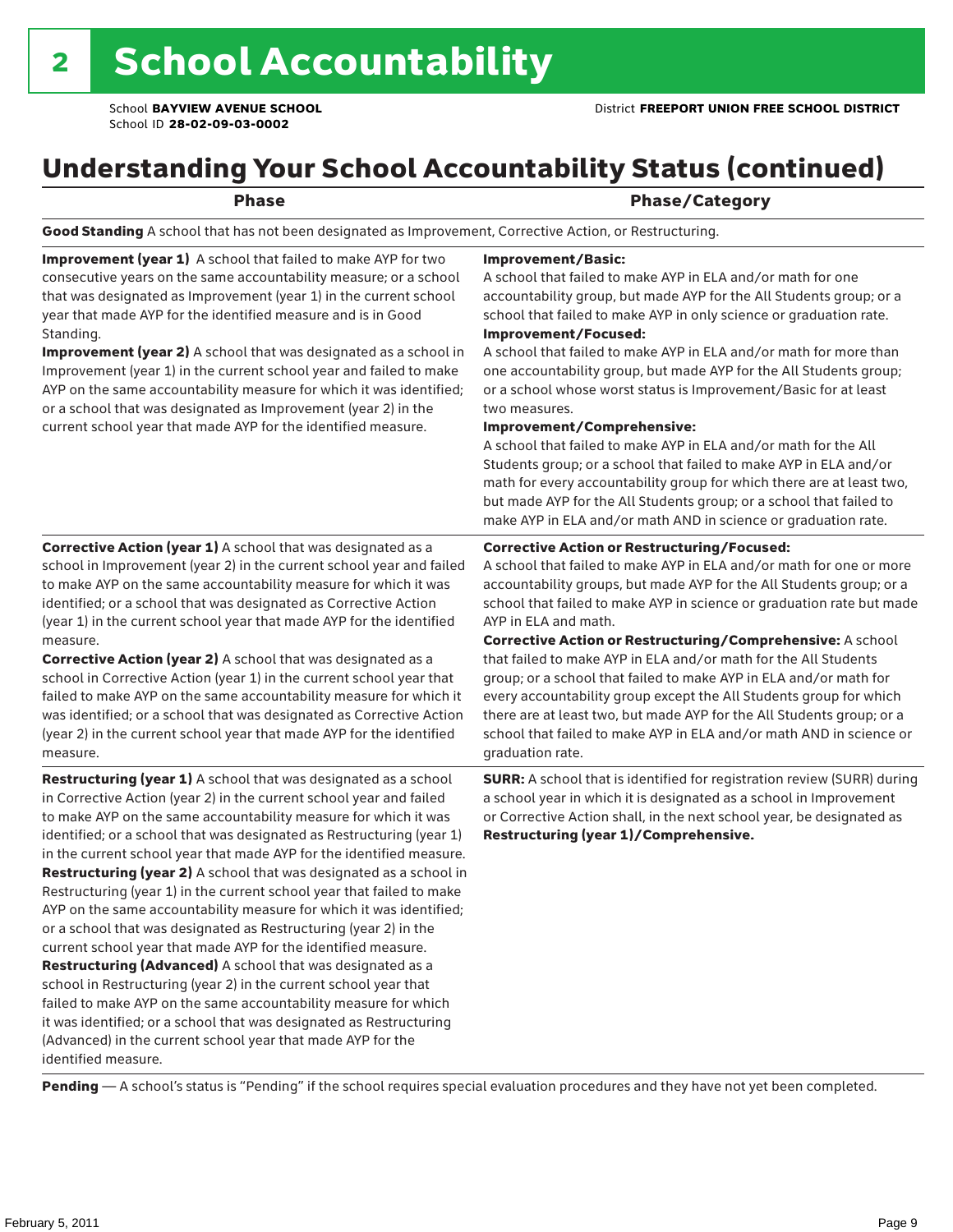# 2 School Accountability

School ID **28-02-09-03-0002**

### Summary

| <b>Overall Accountability</b><br>Status (2010-11) | <b>In Good Standing</b> |                                                         |                        |  |  |  |
|---------------------------------------------------|-------------------------|---------------------------------------------------------|------------------------|--|--|--|
|                                                   |                         | <b>Elementary/Middle Level</b>                          | <b>Secondary Level</b> |  |  |  |
|                                                   | <b>ELA</b>              | In Good Standing                                        | ELA                    |  |  |  |
|                                                   | Math                    | In Good Standing                                        | Math                   |  |  |  |
|                                                   | Science                 | In Good Standing                                        | <b>Graduation Rate</b> |  |  |  |
| <b>Title I Part A Funding</b>                     |                         | <b>Years the School Received Title I Part A Funding</b> |                        |  |  |  |

**2008–09 2009–10 2010–11**

YES YES YES

### On which accountability measures did this school make Adequate Yearly Progress (AYP) and which groups made AYP on each measure?

|                                                     | <b>Elementary/Middle Level</b> |                              |               | <b>Secondary Level</b>   |             |                        |  |
|-----------------------------------------------------|--------------------------------|------------------------------|---------------|--------------------------|-------------|------------------------|--|
| <b>Student Groups</b>                               | English<br>Language Arts       | Mathematics                  | Science       | English<br>Language Arts | Mathematics | <b>Graduation Rate</b> |  |
| <b>All Students</b>                                 | V                              | v                            | V             |                          |             |                        |  |
| <b>Ethnicity</b>                                    |                                |                              |               |                          |             |                        |  |
| American Indian or Alaska Native                    |                                |                              |               |                          |             |                        |  |
| <b>Black or African American</b>                    | V                              | V                            |               |                          |             |                        |  |
| Hispanic or Latino                                  | V                              | ✔                            |               |                          |             |                        |  |
| Asian or Native Hawaiian/Other Pacific<br>Islander  |                                |                              |               |                          |             |                        |  |
| White                                               |                                |                              |               |                          |             |                        |  |
| Multiracial                                         |                                |                              |               |                          |             |                        |  |
| <b>Other Groups</b>                                 |                                |                              |               |                          |             |                        |  |
| <b>Students with Disabilities</b>                   | V                              | V                            |               |                          |             |                        |  |
| Limited English Proficient                          | V                              | V                            |               |                          |             |                        |  |
| Economically Disadvantaged                          | V                              | V                            |               |                          |             |                        |  |
| <b>Student groups making</b><br>AYP in each subject | $6$ of 6                       | $\blacktriangleright$ 6 of 6 | $\vee$ 1 of 1 |                          |             |                        |  |

#### AYP Status



Made AYP Using Safe Harbor Target

✘ Did not make AYP

— Insufficient Number of Students to Determine AYP Status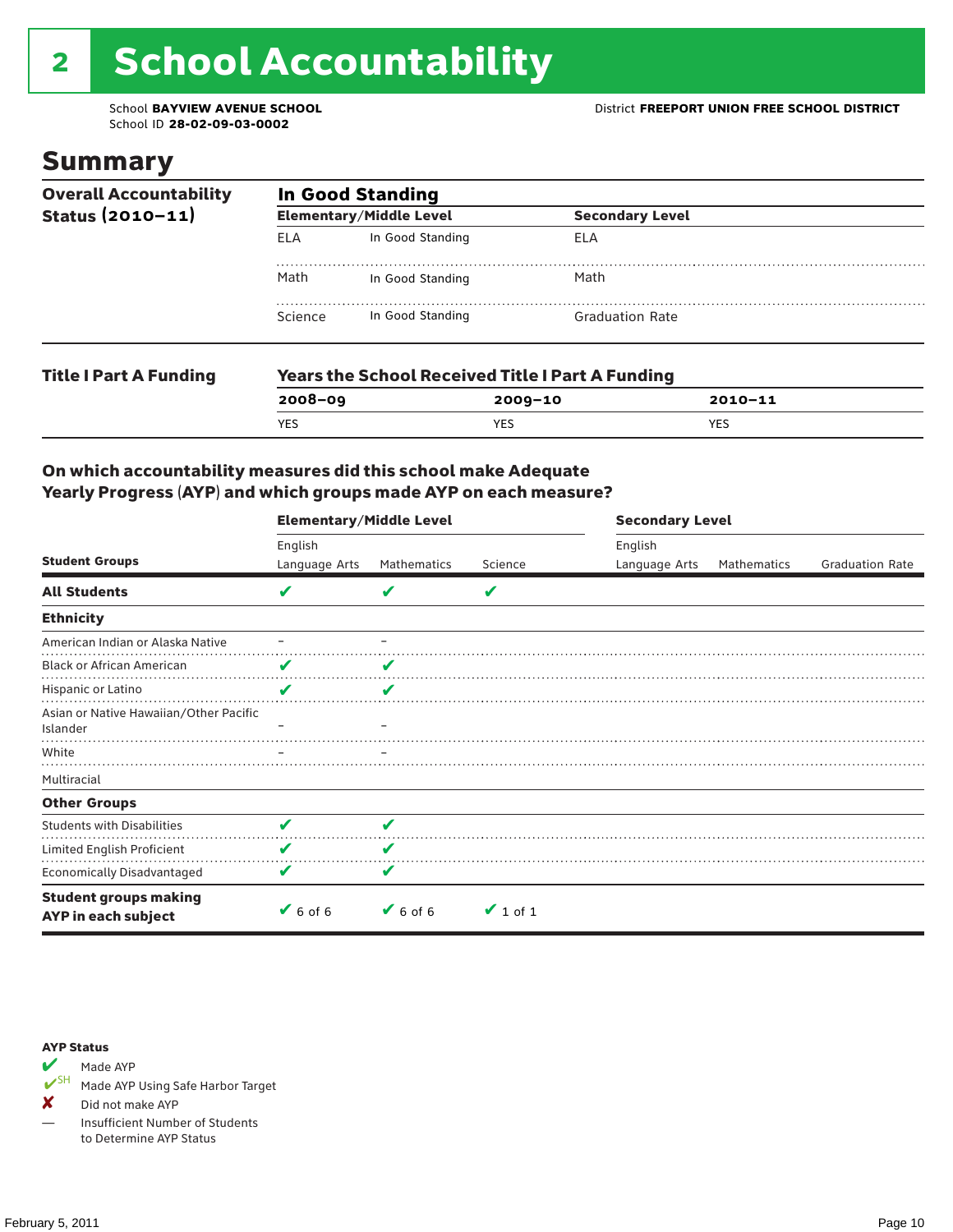### **Elementary/Middle-Level English Language Arts**

|        | In Good Standing                                   |
|--------|----------------------------------------------------|
|        |                                                    |
| 6 of 6 | Student groups making AYP in English language arts |
|        | Made AYP                                           |
|        | <b>Accountability Measures</b>                     |

#### How did students in each accountability group perform on **elementary/middle-level English language arts accountability measures?**

|                                                          | <b>Participation</b><br><b>AYP</b> |           |               | <b>Test Performance</b>    |             | <b>Performance Objectives</b> |                    |             |
|----------------------------------------------------------|------------------------------------|-----------|---------------|----------------------------|-------------|-------------------------------|--------------------|-------------|
| <b>Student Group</b>                                     |                                    | Met       | Percentage    | Met                        | Performance | Effective                     | Safe Harbor Target |             |
| (Total: Continuous Enrollment)                           | <b>Status</b>                      | Criterion | <b>Tested</b> | Criterion                  | Index       | AMO                           | $2009 - 10$        | $2010 - 11$ |
| <b>Accountability Groups</b>                             |                                    |           |               |                            |             |                               |                    |             |
| All Students (266:252)                                   | V                                  | V         | 100%          | $\boldsymbol{\mathcal{L}}$ | 173         | 148                           |                    |             |
| <b>Ethnicity</b>                                         |                                    |           |               |                            |             |                               |                    |             |
| American Indian or Alaska Native (1:1)                   | $\overline{\phantom{0}}$           |           |               |                            |             |                               |                    |             |
| Black or African American (89:83)                        | V                                  | V         | 100%          | V                          | 181         | 144                           |                    |             |
| Hispanic or Latino (156:148)                             | V                                  | V         | 99%           | V                          | 167         | 146                           |                    |             |
| Asian or Native Hawaiian/Other Pacific<br>Islander (6:6) |                                    |           |               |                            |             |                               |                    |             |
| White (14:14)                                            |                                    |           |               |                            |             |                               |                    |             |
| Multiracial (0:0)                                        |                                    |           |               |                            |             |                               |                    |             |
| <b>Other Groups</b>                                      |                                    |           |               |                            |             |                               |                    |             |
| Students with Disabilities (43:42)                       | V                                  | V         | 100%          | V                          | 155         | 140                           |                    |             |
| Limited English Proficient (43:81)                       | V                                  | V         | 98%           | v                          | 156         | 144                           |                    |             |
| Economically Disadvantaged (146:145)                     | V                                  | V         | 100%          | V                          | 165         | 146                           |                    |             |
| <b>Final AYP Determination</b>                           | $V$ 6 of 6                         |           |               |                            |             |                               |                    |             |
| <b>Non-Accountability Groups</b>                         |                                    |           |               |                            |             |                               |                    |             |
| Female (138:133)                                         |                                    |           | 100%          |                            | 177         | 146                           |                    |             |
| Male (128:119)                                           |                                    |           | 99%           |                            | 170         | 145                           |                    |             |
| Migrant (0:0)                                            |                                    |           |               |                            |             |                               |                    |             |

#### Symbols

- Made AYP<br> **V**SH Made AVP Made AYP Using Safe Harbor Target
- X Did not make AYP
- Fewer Than 40 Total/Fewer Than 30 Continuous Enrollment
- ‡ Did not qualify for Safe Harbor

note: See *Useful Terms for Understanding Accountability*  for explanations and definitions of terms and table labels used on this page.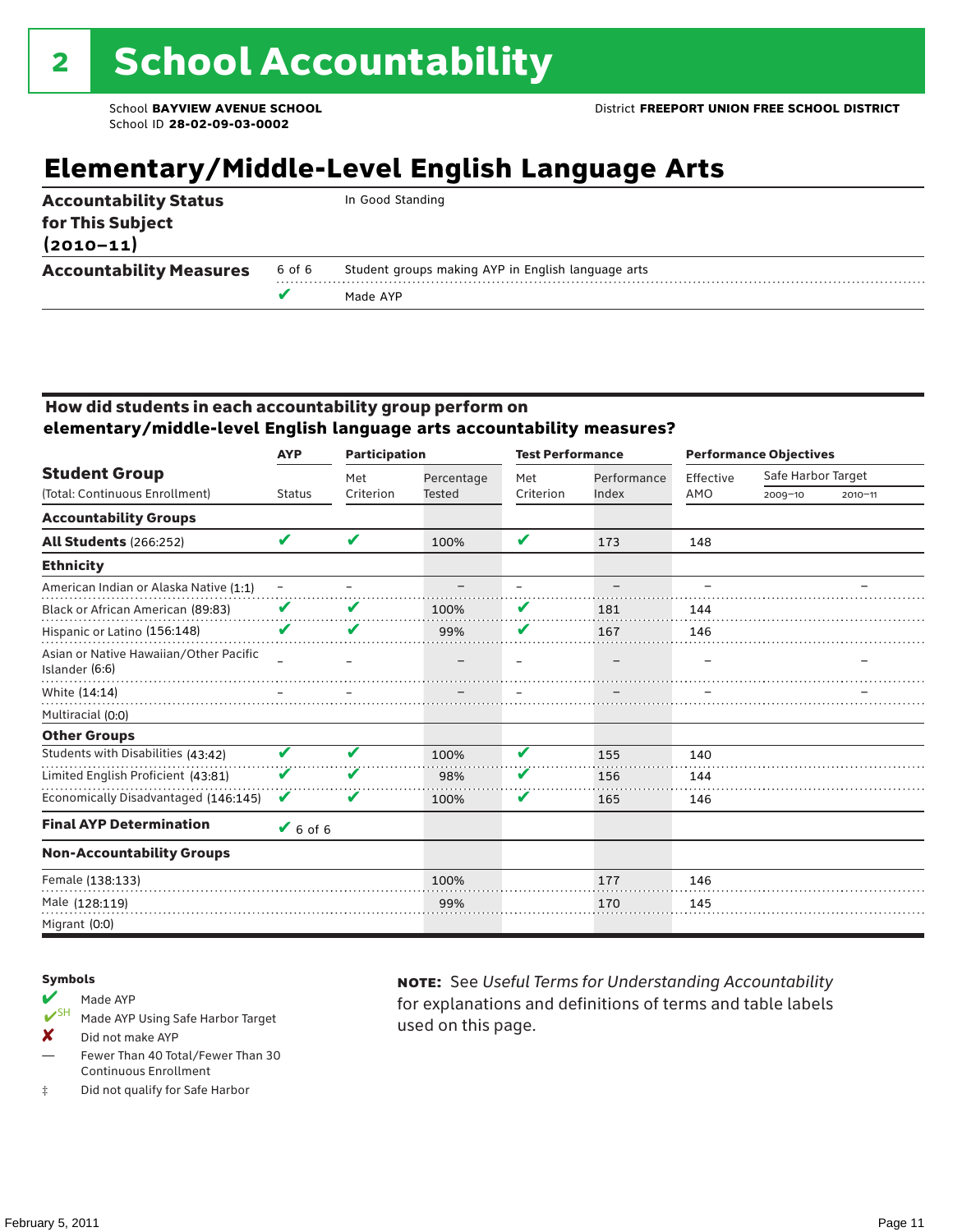### **Elementary/Middle-Level Mathematics**

|                                                                   |        | Made AYP                                 |  |
|-------------------------------------------------------------------|--------|------------------------------------------|--|
| <b>Accountability Measures</b>                                    | 6 of 6 | Student groups making AYP in mathematics |  |
| <b>Accountability Status</b><br>for This Subject<br>$(2010 - 11)$ |        | In Good Standing                         |  |

#### How did students in each accountability group perform on **elementary/middle-level mathematics accountability measures?**

|                                                          | <b>AYP</b>        | <b>Participation</b> |                             | <b>Test Performance</b> |                      | <b>Performance Objectives</b> |                                   |             |
|----------------------------------------------------------|-------------------|----------------------|-----------------------------|-------------------------|----------------------|-------------------------------|-----------------------------------|-------------|
| <b>Student Group</b><br>(Total: Continuous Enrollment)   | <b>Status</b>     | Met<br>Criterion     | Percentage<br><b>Tested</b> | Met<br>Criterion        | Performance<br>Index | Effective<br>AMO              | Safe Harbor Target<br>$2009 - 10$ |             |
|                                                          |                   |                      |                             |                         |                      |                               |                                   | $2010 - 11$ |
| <b>Accountability Groups</b>                             |                   |                      |                             |                         |                      |                               |                                   |             |
| <b>All Students (267:254)</b>                            | V                 | V                    | 100%                        | $\mathbf{v}$            | 197                  | 128                           |                                   |             |
| <b>Ethnicity</b>                                         |                   |                      |                             |                         |                      |                               |                                   |             |
| American Indian or Alaska Native (1:1)                   | $\qquad \qquad -$ |                      |                             |                         |                      |                               |                                   |             |
| Black or African American (89:83)                        | V                 | V                    | 100%                        | V                       | 198                  | 124                           |                                   |             |
| Hispanic or Latino (157:150)                             | V                 | V                    | 99%                         | V                       | 197                  | 127                           |                                   |             |
| Asian or Native Hawaiian/Other Pacific<br>Islander (6:6) |                   |                      |                             |                         |                      |                               |                                   |             |
| White (14:14)                                            |                   |                      |                             |                         |                      |                               |                                   |             |
| Multiracial (0:0)                                        |                   |                      |                             |                         |                      |                               |                                   |             |
| <b>Other Groups</b>                                      |                   |                      |                             |                         |                      |                               |                                   |             |
| Students with Disabilities (43:42)                       | V                 | V                    | 100%                        | V                       | 195                  | 120                           |                                   |             |
| Limited English Proficient (44:83)                       | V                 | V                    | 98%                         | V                       | 195                  | 124                           |                                   |             |
| Economically Disadvantaged (146:146)                     | V                 | V                    | 100%                        | V                       | 196                  | 126                           |                                   |             |
| <b>Final AYP Determination</b>                           | $6$ of 6          |                      |                             |                         |                      |                               |                                   |             |
| <b>Non-Accountability Groups</b>                         |                   |                      |                             |                         |                      |                               |                                   |             |
| Female (139:134)                                         |                   |                      | 99%                         |                         | 198                  | 126                           |                                   |             |
| Male (128:120)                                           |                   |                      | 100%                        |                         | 197                  | 126                           |                                   |             |
| Migrant (0:0)                                            |                   |                      |                             |                         |                      |                               |                                   |             |

#### Symbols

- Made AYP<br> **V**SH Made AVP Made AYP Using Safe Harbor Target
- X Did not make AYP
- Fewer Than 40 Total/Fewer Than 30 Continuous Enrollment
- ‡ Did not qualify for Safe Harbor

note: See *Useful Terms for Understanding Accountability*  for explanations and definitions of terms and table labels used on this page.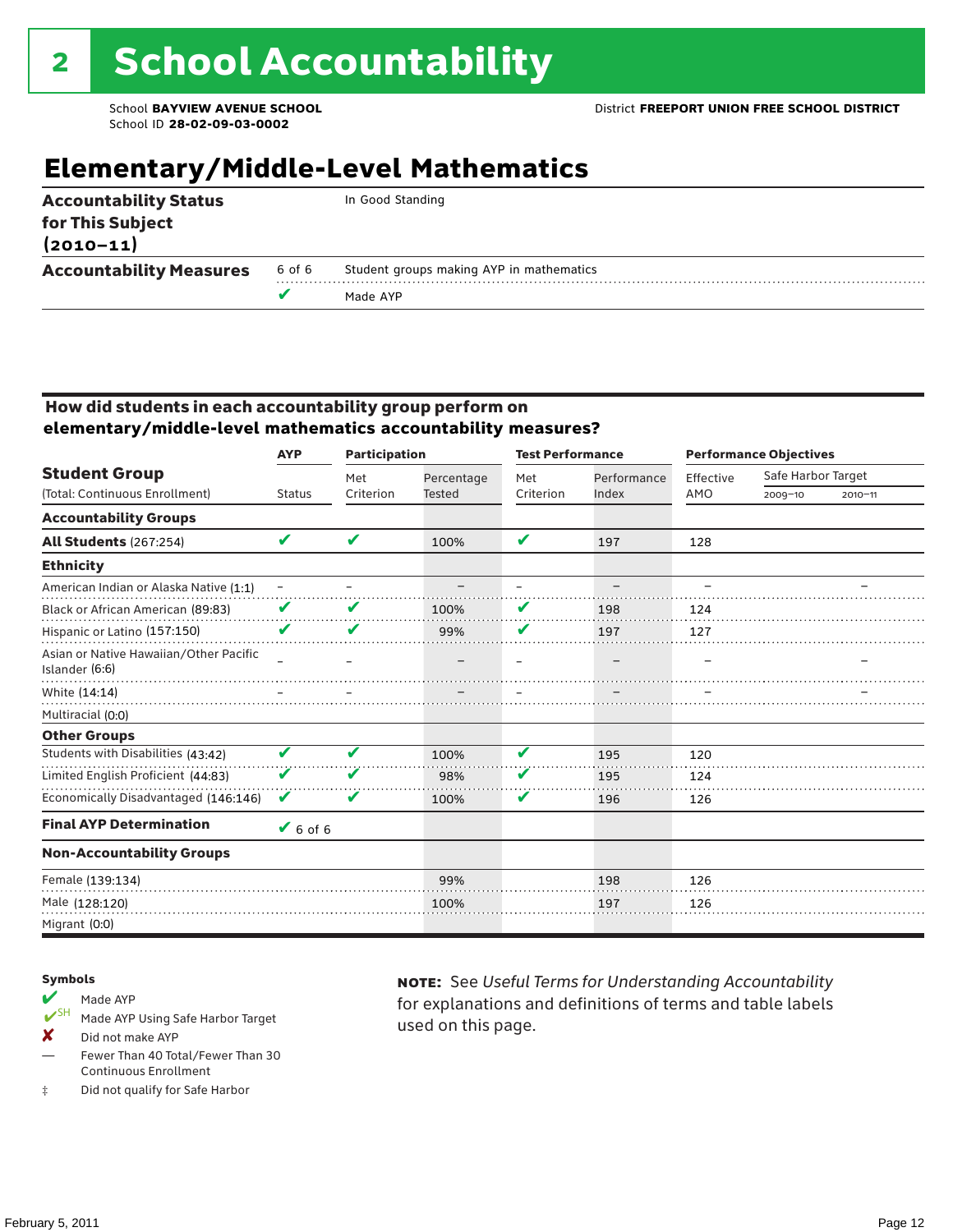### Elementary/Middle-Level Science

| <b>Accountability Status</b>   |        | In Good Standing                     |
|--------------------------------|--------|--------------------------------------|
| for This Subject               |        |                                      |
| $(2010 - 11)$                  |        |                                      |
| <b>Accountability Measures</b> | 1 of 1 | Student groups making AYP in science |
|                                |        | Made AYP                             |
|                                |        |                                      |

#### How did students in each accountability group perform on elementary/middle-level science accountability measures?

|                                                          | <b>AYP</b>          |                      | <b>Participation</b> |               | <b>Test Performance</b> |             | <b>Performance Objectives</b> |                 |             |
|----------------------------------------------------------|---------------------|----------------------|----------------------|---------------|-------------------------|-------------|-------------------------------|-----------------|-------------|
| <b>Student Group</b>                                     |                     | Safe Harbor          | Met                  | Percentage    | Met                     | Performance | State                         | Progress Target |             |
| (Total: Continuous Enrollment)                           |                     | Status Qualification | Criterion            | <b>Tested</b> | Criterion               | Index       | Standard                      | 2009-10         | $2010 - 11$ |
| <b>Accountability Groups</b>                             |                     |                      |                      |               |                         |             |                               |                 |             |
| <b>All Students</b> (132:125)                            | V                   | Oualified            | V                    | 99%           | ✔                       | 196         | 100                           |                 |             |
| <b>Ethnicity</b>                                         |                     |                      |                      |               |                         |             |                               |                 |             |
| American Indian or Alaska Native (1:1)                   |                     |                      |                      |               |                         |             |                               |                 |             |
| Black or African American (49:45)                        |                     | Oualified            |                      | 100%          | V                       | 200         | 100                           |                 |             |
| Hispanic or Latino (74:71)                               |                     | Qualified            | V                    | 99%           | V                       | 193         | 100                           |                 |             |
| Asian or Native Hawaiian/Other Pacific<br>Islander (3:3) |                     |                      |                      |               |                         |             |                               |                 |             |
| White (5:5)                                              |                     |                      |                      |               |                         |             |                               |                 |             |
| Multiracial (0:0)                                        |                     |                      |                      |               |                         |             |                               |                 |             |
| <b>Other Groups</b>                                      |                     |                      |                      |               |                         |             |                               |                 |             |
| Students with Disabilities (17:17)                       |                     |                      |                      |               |                         |             |                               |                 |             |
| Limited English Proficient (22:20)                       |                     |                      |                      |               |                         |             |                               |                 |             |
| Economically Disadvantaged (64:64)                       |                     | Qualified            | V                    | 100%          | V                       | 195         | 100                           |                 |             |
| <b>Final AYP Determination</b>                           | $\mathbf{V}$ 1 of 1 |                      |                      |               |                         |             |                               |                 |             |
| <b>Non-Accountability Groups</b>                         |                     |                      |                      |               |                         |             |                               |                 |             |
| Female (65:63)                                           |                     |                      |                      | 98%           |                         | 197         | 100                           |                 |             |
| Male (67:62)                                             |                     |                      |                      | 100%          |                         | 195         | 100                           |                 |             |
| Migrant (0:0)                                            |                     |                      |                      |               |                         |             |                               |                 |             |

#### Symbols

- $M$  Made AYP
- X Did not make AYP
- Fewer Than 40 Total/Fewer Than 30 Continuous Enrollment

note: See *Useful Terms for Understanding Accountability*  for explanations and definitions of terms and table labels used on this page.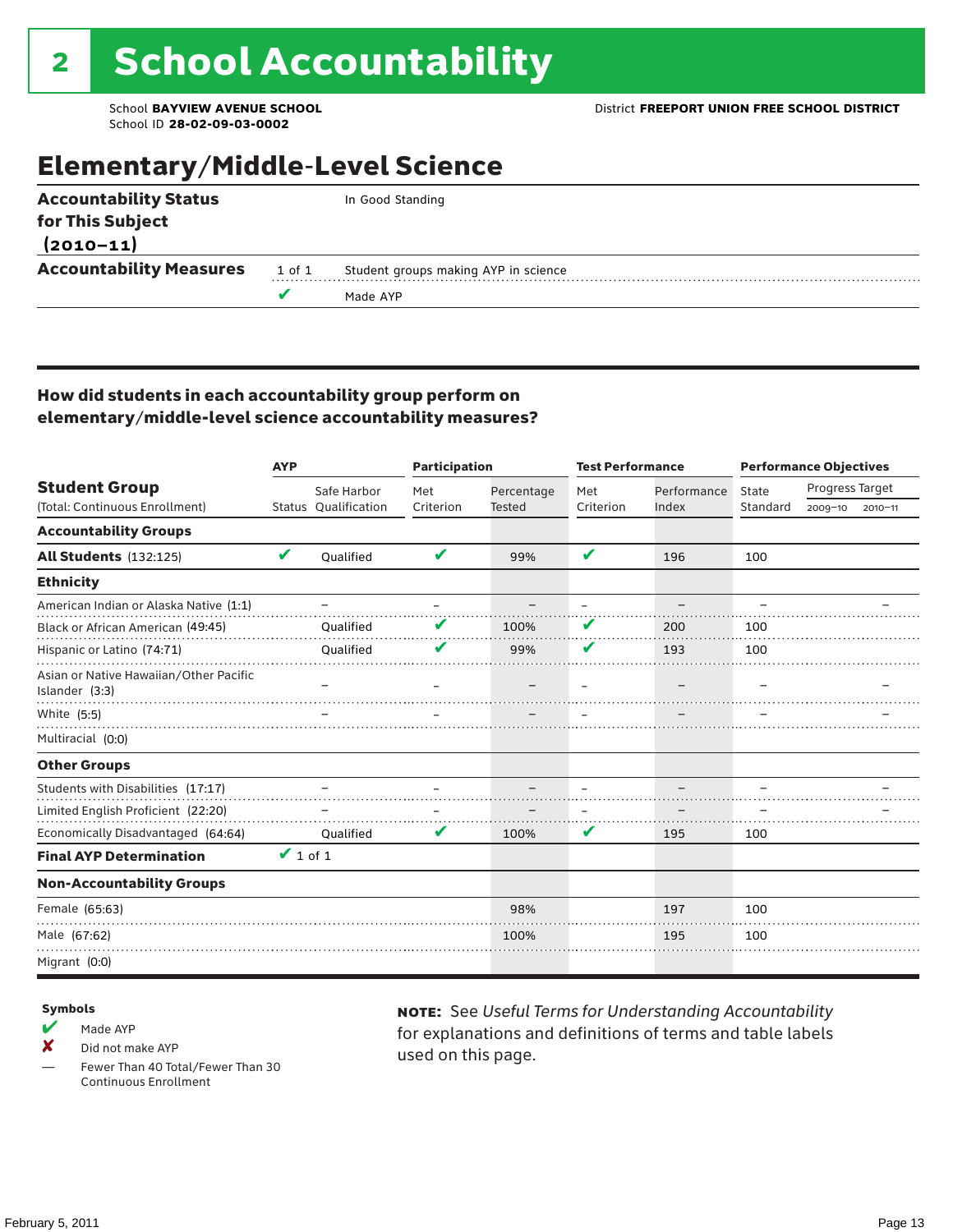### Summary of 2009–10 **School Performance**

Performance on the State assessments in English language arts, mathematics, and science at the elementary and middle levels is reported in terms of mean scores and the percentage of tested students scoring at or above Level 2, Level 3, and Level 4. Performance on the State assessments in ELA and mathematics at the secondary level is reported in terms of the percentage of students in a cohort scoring at these levels.

|                              | Percentage of students that<br>scored at or above Level 3 | Total<br>Tested |      |
|------------------------------|-----------------------------------------------------------|-----------------|------|
| <b>English Language Arts</b> | 0%                                                        | 50%             | 100% |
| Grade 3                      | 56%                                                       |                 | 134  |
| Grade 4                      | 60%                                                       |                 | 129  |
| <b>Mathematics</b>           |                                                           |                 |      |
| Grade 3                      | 66%                                                       |                 | 136  |
| Grade 4                      | 70%                                                       |                 | 130  |
| <b>Science</b>               |                                                           |                 |      |
| Grade 4                      | 95%                                                       |                 | 131  |

#### School **BAYVIEW AVENUE SCHOOL** District **FREEPORT UNION FREE SCHOOL DISTRICT**

#### About the Performance Level Descriptors

#### Level 1: Not Meeting Learning Standards.

Student performance does not demonstrate an understanding of the content expected in the subject and grade level.

#### Level 2: Partially Meeting Learning Standards.

Student performance demonstrates a partial understanding of the content expected in the subject and grade level.

#### Level 3: Meeting Learning Standards.

Student performance demonstrates an understanding of the content expected in the subject and grade level.

#### Level 4: Meeting Learning Standards with Distinction.

Student performance demonstrates a thorough understanding of the content expected in the subject and grade level.

#### How are Need/Resource Capacity (N/RC) categories determined?

Districts are divided into high, average, and low need categories based on their ability to meet the special needs of their students with local resources. Districts in the high need category are subdivided into four categories based on enrollment size and, in some cases, number of students per square mile. More information about the categories can be found in the *Report to the Governor and the Legislature on the Educational Status of the*  State's Schools at www.p12.nysed.gov/irts.

In this section, this school's performance is compared with<br>that of the school district and multigarhaals Statemide In this section, this school's performance is compared that of the school district and public schools Statewide.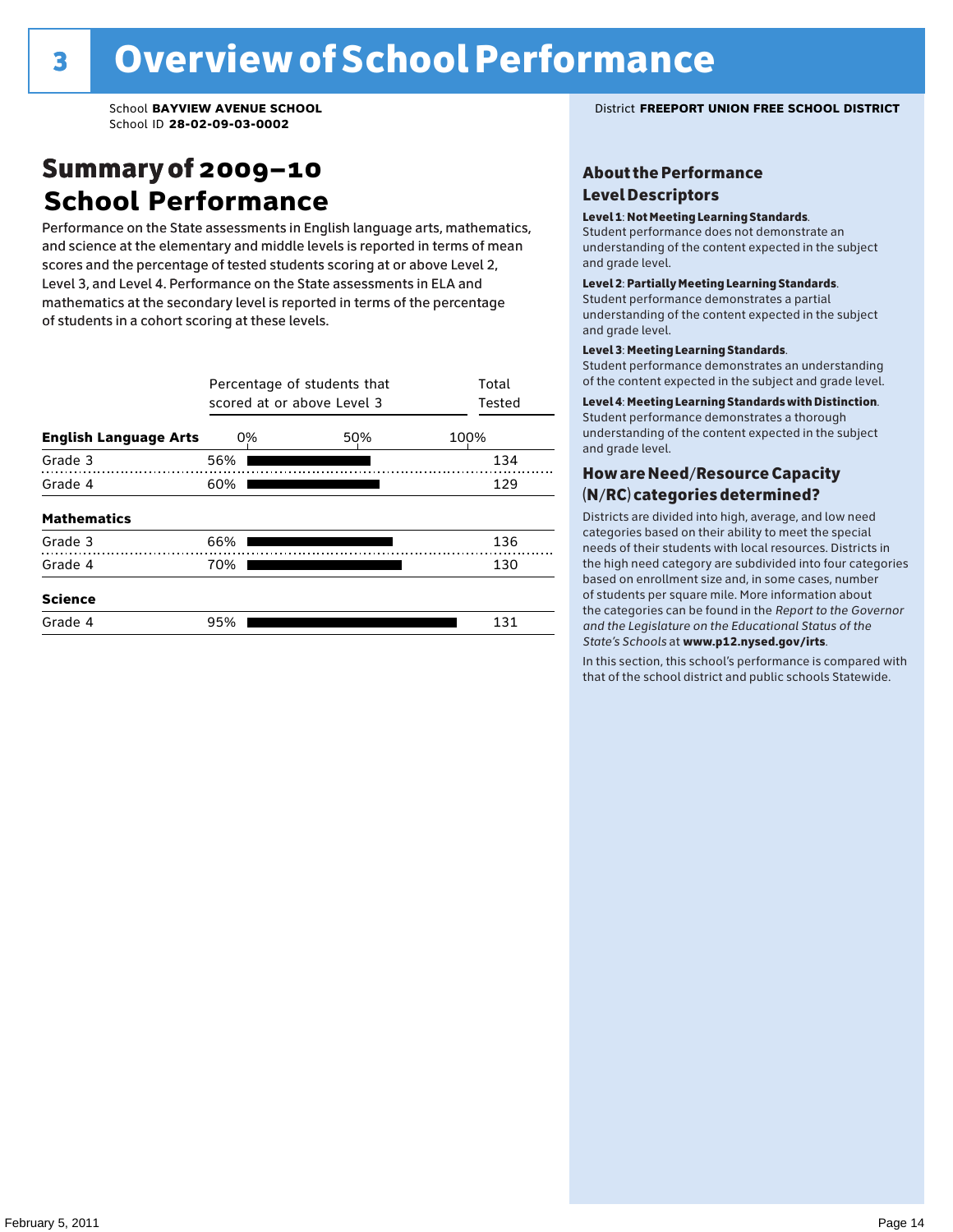### **This School's Results in Grade 3 English Language Arts**

|                                                                                        | <b>This School</b> |                                 | <b>School District</b>          |                | <b>NY State Public</b><br>Percentage scoring at level(s): |                           |  |
|----------------------------------------------------------------------------------------|--------------------|---------------------------------|---------------------------------|----------------|-----------------------------------------------------------|---------------------------|--|
|                                                                                        |                    | Percentage scoring at level(s): | Percentage scoring at level(s): |                |                                                           |                           |  |
|                                                                                        | $2 - 4$            | 4<br>$3 - 4$                    | $2 - 4$<br>$3 - 4$              | $\overline{4}$ | $2 - 4$                                                   | $3 - 4$<br>$\overline{4}$ |  |
| 2010 Mean Score: 672                                                                   |                    | *Range: 643-780 662-780 694-780 |                                 |                |                                                           |                           |  |
| 2009 Mean Score: 676<br>$2009 - 10$<br><b>Contract Contract</b><br>2008-09<br>a sa ban | 100%<br>98%<br>91% | 80%<br>56%<br>16% 16%           | 99%<br>93%<br>86%<br>65%        | 20% 14%        | 95%<br>86%                                                | 76%<br>55%<br>17% 11%     |  |
| Number of Tested Students:                                                             | 122 120            | 98<br>19<br>75<br>22            | 462<br>295<br>423<br>403        | 91<br>66       |                                                           |                           |  |

| <b>Results by</b>                               |        | 2009-10 School Year |                                 |     | 2008-09 School Year |         |                                 |                |
|-------------------------------------------------|--------|---------------------|---------------------------------|-----|---------------------|---------|---------------------------------|----------------|
| <b>Student Group</b>                            | Total  |                     | Percentage scoring at level(s): |     | Total               |         | Percentage scoring at level(s): |                |
|                                                 | Tested | $2 - 4$             | $3 - 4$                         | 4   | Tested              | $2 - 4$ | $3 - 4$                         | $\overline{4}$ |
| <b>All Students</b>                             | 134    | 91%                 | 56%                             | 16% | 122                 | 98%     | 80%                             | 16%            |
| Female                                          | 74     | 93%                 | 61%                             | 19% | 61                  | 100%    | 92%                             | 20%            |
| Male                                            | 60     | 88%                 | 50%                             | 13% | 61                  | 97%     | 69%                             | 11%            |
| American Indian or Alaska Native                |        |                     |                                 |     |                     |         |                                 |                |
| Black or African American                       | 41     | 95%                 | 71%                             | 15% | 47                  | 100%    | 87%                             | 26%            |
| Hispanic or Latino                              | 81     | 88%                 | 46%                             | 15% | 67                  | 97%     | 75%                             | 7%             |
| Asian or Native Hawaiian/Other Pacific Islander | 3      |                     |                                 |     | 2                   |         |                                 |                |
| White                                           | 9      |                     |                                 |     | 5                   |         |                                 |                |
| Multiracial                                     |        |                     |                                 |     |                     |         |                                 |                |
| Small Group Totals                              | 12     | 100%                | 75%                             | 33% | 8                   | 100%    | 88%                             | 25%            |
| <b>General-Education Students</b>               | 108    | 97%                 | 62%                             | 18% | 112                 | 99%     | 82%                             | 16%            |
| <b>Students with Disabilities</b>               | 26     | 65%                 | 31%                             | 12% | 10                  | 90%     | 60%                             | 10%            |
| English Proficient                              | 114    | 93%                 | 61%                             | 18% | 105                 | 99%     | 87%                             | 18%            |
| Limited English Proficient                      | 20     | 80%                 | 25%                             | 10% | 17                  | 94%     | 41%                             | 0%             |
| Economically Disadvantaged                      | 81     | 89%                 | 48%                             | 11% | 67                  | 97%     | 75%                             | 9%             |
| Not Disadvantaged                               | 53     | 94%                 | 68%                             | 25% | 55                  | 100%    | 87%                             | 24%            |
| Migrant                                         |        |                     |                                 |     |                     |         |                                 |                |
| Not Migrant                                     | 134    | 91%                 | 56%                             | 16% | 122                 | 98%     | 80%                             | 16%            |

**NOTES** 

The – symbol indicates that data for a group of students have been suppressed. If a group has fewer than five students,<br>data for that group and the next smallest group(s) are suppressed to protect the privacy of individual

| * These ranges are for 2009-10 data only. Ranges for the 2008-09 data are available in the 2008-09 Accountability and Overview Reports.<br><b>Other</b> |        | 2009-10 School Year |                             |                | 2008-09 School Year |                             |         |     |  |
|---------------------------------------------------------------------------------------------------------------------------------------------------------|--------|---------------------|-----------------------------|----------------|---------------------|-----------------------------|---------|-----|--|
| <b>Assessments</b>                                                                                                                                      | Total  |                     | Number scoring at level(s): |                |                     | Number scoring at level(s): |         |     |  |
|                                                                                                                                                         | Tested | $2 - 4$             | $3 - 4$                     | $\overline{4}$ | Tested              | $2 - 4$                     | $3 - 4$ | 4   |  |
| New York State Alternate Assessment<br>(NYSAA): Grade 3 Equivalent                                                                                      | 0      |                     |                             |                | 0                   |                             |         |     |  |
| New York State English as a Second Language<br>Achievement Test (NYSESLAT) <sup>+</sup> : Grade 3                                                       |        | N/A                 | N/A                         | N/A            | 6                   | N/A                         | N/A     | N/A |  |
|                                                                                                                                                         | Total  |                     |                             |                | Total               |                             |         |     |  |
| Recently Arrived LEP Students NOT Tested on<br>the ELA NYSTP: Grade 3                                                                                   |        | N/A                 | N/A                         | N/A            | N/A                 | N/A                         | N/A     | N/A |  |

February 5, 2011 **Page 15** † These counts represent recently arrived LEP students who used the NYSESLAT to fulfill the English language arts participation requirement.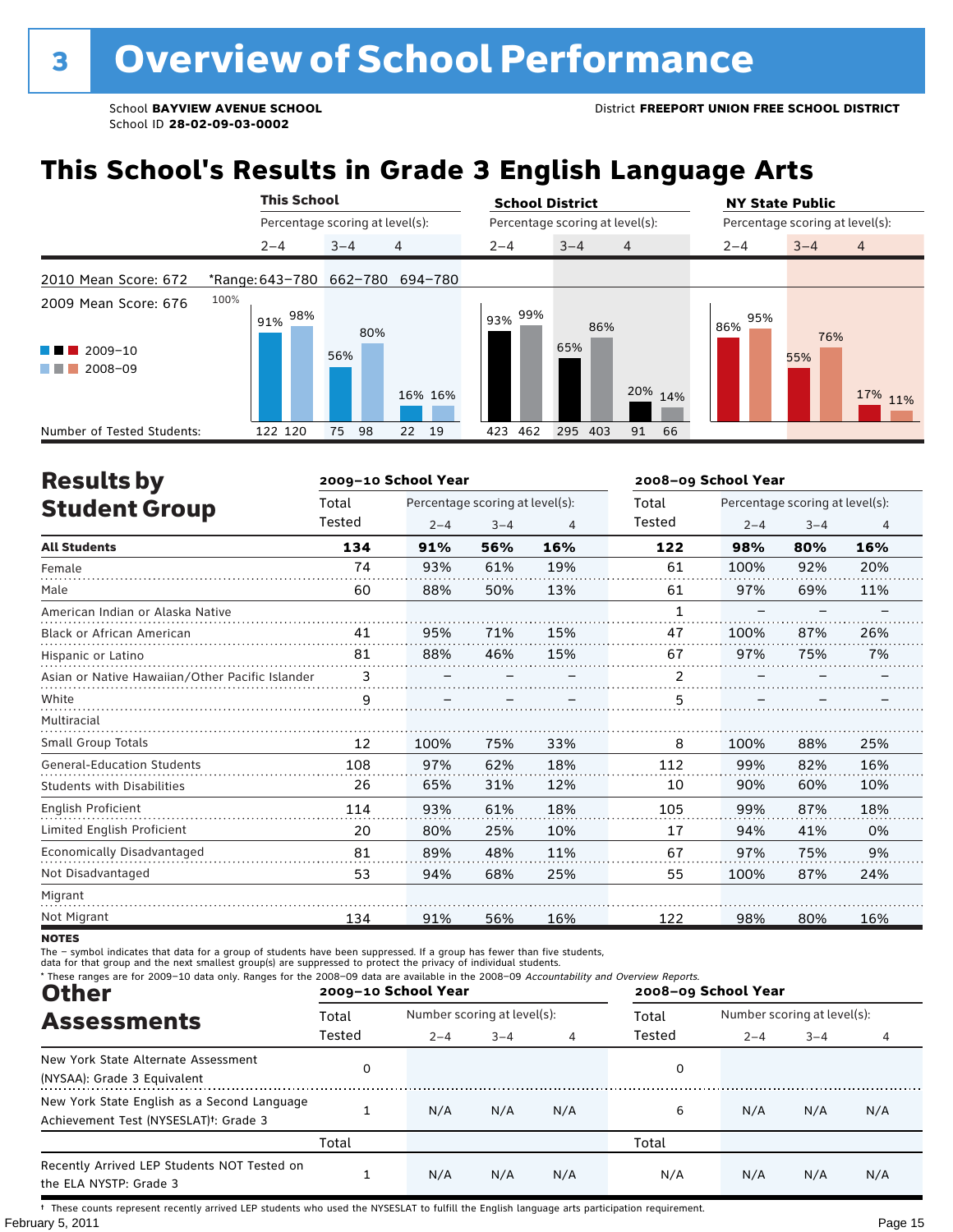### **This School's Results in Grade 3 Mathematics**

|                                                        |      |                                 | <b>This School</b> |                                 |          | <b>School District</b>          |                   | <b>NY State Public</b>          |  |  |
|--------------------------------------------------------|------|---------------------------------|--------------------|---------------------------------|----------|---------------------------------|-------------------|---------------------------------|--|--|
|                                                        |      | Percentage scoring at level(s): |                    |                                 |          | Percentage scoring at level(s): |                   | Percentage scoring at level(s): |  |  |
|                                                        |      | $2 - 4$                         | $3 - 4$            | 4                               | $2 - 4$  | $3 - 4$<br>$\overline{4}$       | $2 - 4$           | $3 - 4$<br>$\overline{4}$       |  |  |
| 2010 Mean Score: 692                                   |      |                                 |                    | *Range: 661-770 684-770 707-770 |          |                                 |                   |                                 |  |  |
| 2009 Mean Score: 706<br>$2009 - 10$<br>a ka<br>2008-09 | 100% | 95% 100%                        | 98%<br>66%         | 36%<br>20%                      | 97% 100% | 99%<br>76%<br>29%               | 99%<br>91%<br>43% | 93%<br>59%<br>24% 27%           |  |  |
| Number of Tested Students:                             |      | 129 130                         | 128<br>90          | 27<br>-47                       | 446 491  | 350<br>489                      | 133 212           |                                 |  |  |

| <b>Results by</b>                               |        | 2009-10 School Year |                                 |     | 2008-09 School Year |         |                                 |     |
|-------------------------------------------------|--------|---------------------|---------------------------------|-----|---------------------|---------|---------------------------------|-----|
| <b>Student Group</b>                            | Total  |                     | Percentage scoring at level(s): |     | Total               |         | Percentage scoring at level(s): |     |
|                                                 | Tested | $2 - 4$             | $3 - 4$                         | 4   | Tested              | $2 - 4$ | $3 - 4$                         | 4   |
| <b>All Students</b>                             | 136    | 95%                 | 66%                             | 20% | 130                 | 100%    | 98%                             | 36% |
| Female                                          | 74     | 93%                 | 64%                             | 16% | 63                  | 100%    | 100%                            | 41% |
| Male                                            | 62     | 97%                 | 69%                             | 24% | 67                  | 100%    | 97%                             | 31% |
| American Indian or Alaska Native                |        |                     |                                 |     | 1                   |         |                                 |     |
| <b>Black or African American</b>                | 41     | 95%                 | 68%                             | 17% | 49                  | 100%    | 100%                            | 33% |
| Hispanic or Latino                              | 83     | 94%                 | 64%                             | 22% | 72                  | 100%    | 97%                             | 35% |
| Asian or Native Hawaiian/Other Pacific Islander | 3      |                     |                                 |     | 3                   |         |                                 |     |
| White                                           | 9      |                     |                                 |     | 5                   |         |                                 |     |
| Multiracial                                     |        |                     |                                 |     |                     |         |                                 |     |
| <b>Small Group Totals</b>                       | 12     | 100%                | 75%                             | 17% | 9                   | 100%    | 100%                            | 67% |
| <b>General-Education Students</b>               | 110    | 96%                 | 70%                             | 21% | 120                 | 100%    | 98%                             | 39% |
| <b>Students with Disabilities</b>               | 26     | 88%                 | 50%                             | 15% | 10                  | 100%    | 100%                            | 0%  |
| <b>English Proficient</b>                       | 114    | 96%                 | 69%                             | 22% | 107                 | 100%    | 100%                            | 40% |
| Limited English Proficient                      | 22     | 86%                 | 50%                             | 9%  | 23                  | 100%    | 91%                             | 17% |
| Economically Disadvantaged                      | 82     | 96%                 | 68%                             | 16% | 69                  | 100%    | 97%                             | 36% |
| Not Disadvantaged                               | 54     | 93%                 | 63%                             | 26% | 61                  | 100%    | 100%                            | 36% |
| Migrant                                         |        |                     |                                 |     |                     |         |                                 |     |
| Not Migrant                                     | 136    | 95%                 | 66%                             | 20% | 130                 | 100%    | 98%                             | 36% |

**NOTES** 

The – symbol indicates that data for a group of students have been suppressed. If a group has fewer than five students,<br>data for that group and the next smallest group(s) are suppressed to protect the privacy of individual

| <b>Other</b>                                                       |        | 2009-10 School Year |                             | 2008-09 School Year |        |                             |        |  |
|--------------------------------------------------------------------|--------|---------------------|-----------------------------|---------------------|--------|-----------------------------|--------|--|
| <b>Assessments</b>                                                 | Total  |                     | Number scoring at level(s): |                     | Total  | Number scoring at level(s): |        |  |
|                                                                    | Tested | $2 - 4$             | $3 - 4$                     |                     | Tested | $2 - 4$                     | $-3-4$ |  |
| New York State Alternate Assessment<br>(NYSAA): Grade 3 Equivalent |        |                     |                             |                     |        |                             |        |  |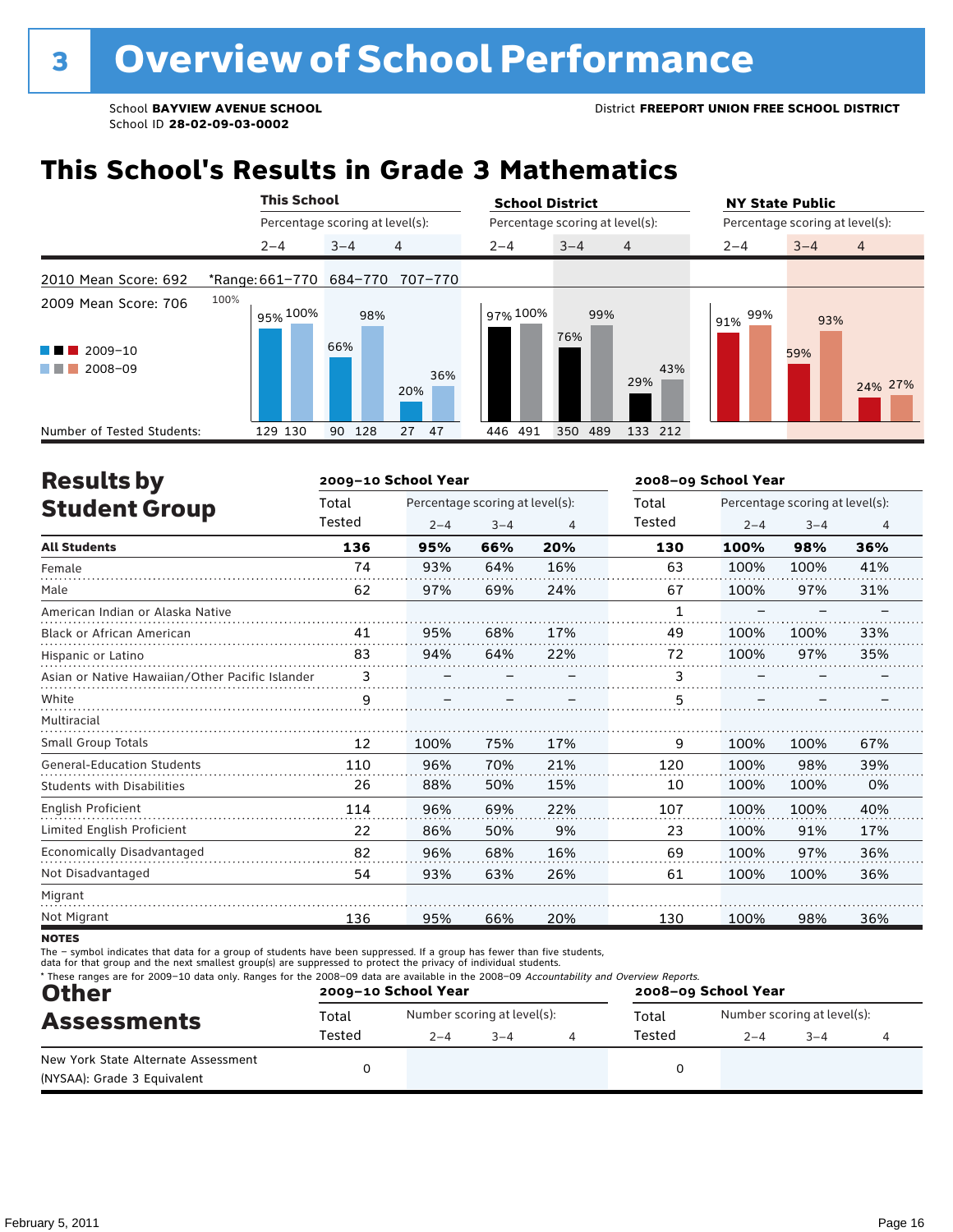## **This School's Results in Grade 4 English Language Arts**

|                                            | <b>This School</b> |                                 | <b>School District</b>               | <b>NY State Public</b>               |
|--------------------------------------------|--------------------|---------------------------------|--------------------------------------|--------------------------------------|
|                                            |                    | Percentage scoring at level(s): | Percentage scoring at level(s):      | Percentage scoring at level(s):      |
|                                            | $2 - 4$            | 4<br>$3 - 4$                    | $3 - 4$<br>$2 - 4$<br>$\overline{4}$ | $3 - 4$<br>$\overline{4}$<br>$2 - 4$ |
| 2010 Mean Score: 673                       |                    | *Range: 637-775 668-775 720-775 |                                      |                                      |
| 2009 Mean Score: 678                       | 100%<br>96% 99%    | 90%                             | 97% 98%<br>91%                       | 92% 96%<br>77%                       |
| $2009 - 10$<br>a ka<br>2008-09<br>a sa Tan |                    | 60%<br>3% 4%                    | 66%<br>5% 11%                        | 57%<br>6% 7%                         |
| Number of Tested Students:                 | 124 126            | 78 114<br>5<br>$\overline{4}$   | 25 47<br>473<br>421<br>322 392       |                                      |

| <b>Results by</b>                               |              | 2009-10 School Year             |         |     | 2008-09 School Year |                                 |         |                |
|-------------------------------------------------|--------------|---------------------------------|---------|-----|---------------------|---------------------------------|---------|----------------|
| <b>Student Group</b>                            | Total        | Percentage scoring at level(s): |         |     | Total               | Percentage scoring at level(s): |         |                |
|                                                 | Tested       | $2 - 4$                         | $3 - 4$ | 4   | Tested              | $2 - 4$                         | $3 - 4$ | $\overline{4}$ |
| <b>All Students</b>                             | 129          | 96%                             | 60%     | 3%  | 127                 | 99%                             | 90%     | 4%             |
| Female                                          | 63           | 100%                            | 73%     | 5%  | 56                  | 98%                             | 95%     | 4%             |
| Male                                            | 66           | 92%                             | 48%     | 2%  | 71                  | 100%                            | 86%     | 4%             |
| American Indian or Alaska Native                | $\mathbf{1}$ |                                 |         |     |                     |                                 |         |                |
| Black or African American                       | 48           | 98%                             | 58%     | 6%  | 49                  | 100%                            | 94%     | 4%             |
| Hispanic or Latino                              | 72           | 94%                             | 58%     | 0%  | 70                  | 99%                             | 87%     | 4%             |
| Asian or Native Hawaiian/Other Pacific Islander | 3            |                                 |         |     |                     |                                 |         |                |
| White                                           | 5            |                                 |         |     | 8                   | 100%                            | 88%     | 0%             |
| Multiracial                                     |              |                                 |         |     |                     |                                 |         |                |
| Small Group Totals                              | 9            | 100%                            | 89%     | 11% |                     |                                 |         |                |
| <b>General-Education Students</b>               | 112          | 96%                             | 63%     | 4%  | 101                 | 99%                             | 92%     | 5%             |
| <b>Students with Disabilities</b>               | 17           | 100%                            | 47%     | 0%  | 26                  | 100%                            | 81%     | 0%             |
| <b>English Proficient</b>                       | 109          | 99%                             | 66%     | 4%  | 116                 | 100%                            | 94%     | 4%             |
| Limited English Proficient                      | 20           | 80%                             | 30%     | 0%  | 11                  | 91%                             | 45%     | 0%             |
| Economically Disadvantaged                      | 64           | 95%                             | 50%     | 0%  | 86                  | 99%                             | 87%     | 2%             |
| Not Disadvantaged                               | 65           | 97%                             | 71%     | 6%  | 41                  | 100%                            | 95%     | 7%             |
| Migrant                                         |              |                                 |         |     |                     |                                 |         |                |
| Not Migrant                                     | 129          | 96%                             | 60%     | 3%  | 127                 | 99%                             | 90%     | 4%             |

**NOTES** 

The – symbol indicates that data for a group of students have been suppressed. If a group has fewer than five students,<br>data for that group and the next smallest group(s) are suppressed to protect the privacy of individual

| * These ranges are for 2009-10 data only. Ranges for the 2008-09 data are available in the 2008-09 Accountability and Overview Reports.<br><b>Other</b> |        | 2009-10 School Year |                             |     | 2008-09 School Year |                             |         |     |  |
|---------------------------------------------------------------------------------------------------------------------------------------------------------|--------|---------------------|-----------------------------|-----|---------------------|-----------------------------|---------|-----|--|
| <b>Assessments</b>                                                                                                                                      | Total  |                     | Number scoring at level(s): |     |                     | Number scoring at level(s): |         |     |  |
|                                                                                                                                                         | Tested | $2 - 4$             | $3 - 4$                     | 4   | Tested              | $2 - 4$                     | $3 - 4$ | 4   |  |
| New York State Alternate Assessment<br>(NYSAA): Grade 4 Equivalent                                                                                      |        |                     |                             |     | 0                   |                             |         |     |  |
| New York State English as a Second Language<br>Achievement Test (NYSESLAT) <sup>†</sup> : Grade 4                                                       |        | N/A                 | N/A                         | N/A | 5                   | N/A                         | N/A     | N/A |  |
|                                                                                                                                                         | Total  |                     |                             |     | Total               |                             |         |     |  |
| Recently Arrived LEP Students NOT Tested on<br>the ELA NYSTP: Grade 4                                                                                   |        | N/A                 | N/A                         | N/A | N/A                 | N/A                         | N/A     | N/A |  |

February 5, 2011 **Page 17** † These counts represent recently arrived LEP students who used the NYSESLAT to fulfill the English language arts participation requirement.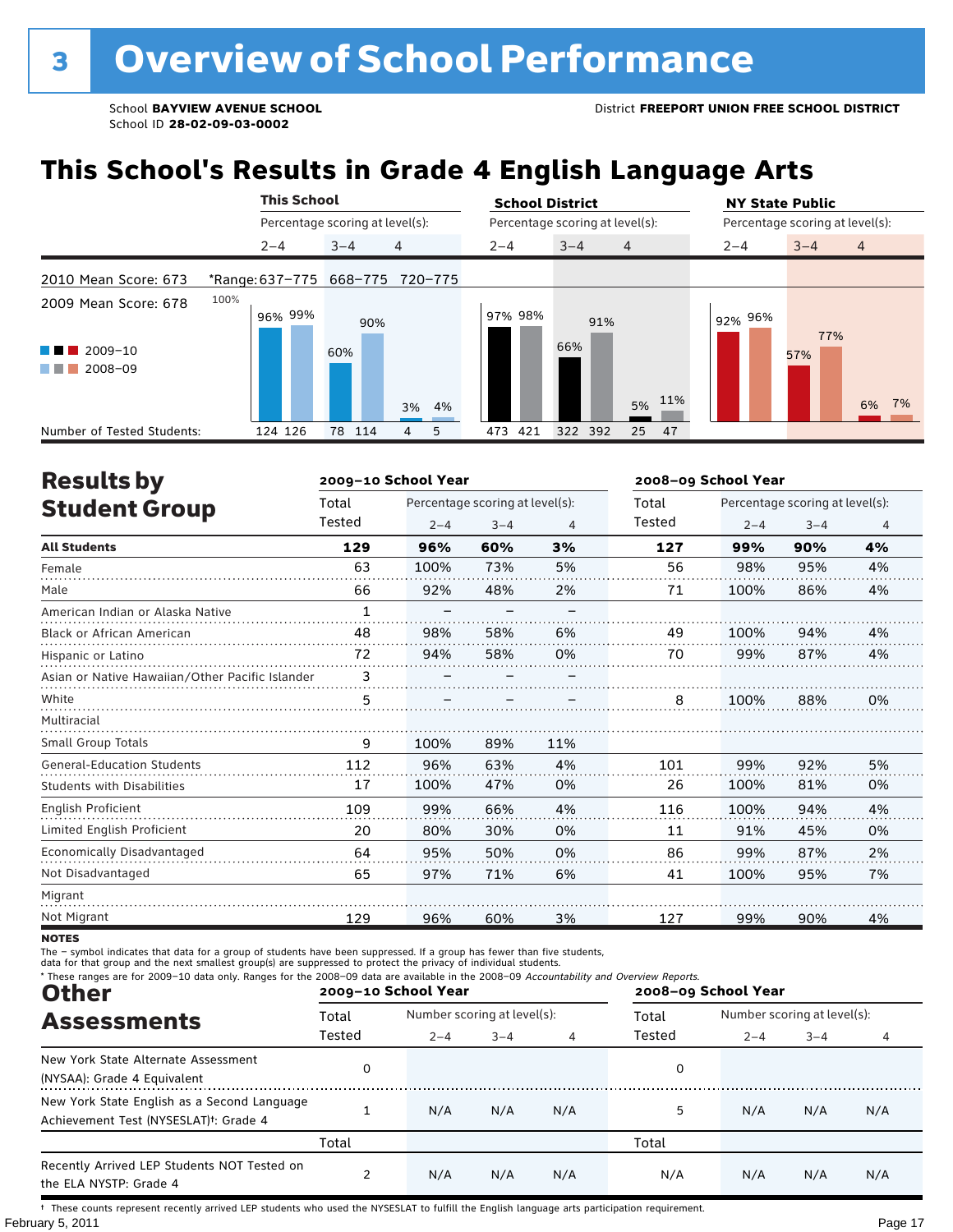### **This School's Results in Grade 4 Mathematics**

|                                                                |      | <b>This School</b> |                                 |            | <b>School District</b> |                                 | <b>NY State Public</b>          |                   |
|----------------------------------------------------------------|------|--------------------|---------------------------------|------------|------------------------|---------------------------------|---------------------------------|-------------------|
|                                                                |      |                    | Percentage scoring at level(s): |            |                        | Percentage scoring at level(s): | Percentage scoring at level(s): |                   |
|                                                                |      | $2 - 4$            | $3 - 4$                         | 4          | $2 - 4$                | $3 - 4$<br>$\overline{4}$       | $3 - 4$<br>$2 - 4$              | $\overline{4}$    |
| 2010 Mean Score: 689                                           |      | *Range: 636-800    | 676-800                         | 707-800    |                        |                                 |                                 |                   |
| 2009 Mean Score: 699<br>2009-10<br>a ka<br>2008-09<br>a sa Tan | 100% | 99% 100%           | 95%<br>70%                      | 43%<br>22% | 99% 99%                | 96%<br>70%<br>53%<br>24%        | 95% 96%<br>64%                  | 87%<br>35%<br>26% |
| Number of Tested Students:                                     |      | 129 134            | 127<br>91                       | 58<br>28   | 440<br>491             | 429<br>119 234<br>347           |                                 |                   |

| <b>Results by</b>                               |              | 2009-10 School Year             |         |     | 2008-09 School Year |                                 |         |                |  |
|-------------------------------------------------|--------------|---------------------------------|---------|-----|---------------------|---------------------------------|---------|----------------|--|
| <b>Student Group</b>                            | Total        | Percentage scoring at level(s): |         |     | Total               | Percentage scoring at level(s): |         |                |  |
|                                                 | Tested       | $2 - 4$                         | $3 - 4$ | 4   | Tested              | $2 - 4$                         | $3 - 4$ | $\overline{4}$ |  |
| <b>All Students</b>                             | 130          | 99%                             | 70%     | 22% | 134                 | 100%                            | 95%     | 43%            |  |
| Female                                          | 64           | 100%                            | 69%     | 17% | 59                  | 100%                            | 92%     | 41%            |  |
| Male                                            | 66           | 98%                             | 71%     | 26% | 75                  | 100%                            | 97%     | 45%            |  |
| American Indian or Alaska Native                | $\mathbf{1}$ |                                 |         |     |                     |                                 |         |                |  |
| Black or African American                       | 48           | 100%                            | 67%     | 23% | 50                  | 100%                            | 98%     | 34%            |  |
| Hispanic or Latino                              | 73           | 99%                             | 68%     | 15% | 75                  | 100%                            | 92%     | 49%            |  |
| Asian or Native Hawaiian/Other Pacific Islander | 3            |                                 |         |     |                     |                                 |         |                |  |
| White                                           | 5            |                                 |         |     | 8                   |                                 |         |                |  |
| Multiracial                                     |              |                                 |         |     |                     |                                 |         |                |  |
| <b>Small Group Totals</b>                       | 9            | 100%                            | 100%    | 67% | 9                   | 100%                            | 100%    | 44%            |  |
| <b>General-Education Students</b>               | 113          | 99%                             | 73%     | 23% | 106                 | 100%                            | 95%     | 50%            |  |
| <b>Students with Disabilities</b>               | 17           | 100%                            | 53%     | 12% | 28                  | 100%                            | 93%     | 18%            |  |
| <b>English Proficient</b>                       | 109          | 100%                            | 75%     | 25% | 117                 | 100%                            | 97%     | 48%            |  |
| Limited English Proficient                      | 21           | 95%                             | 43%     | 5%  | 17                  | 100%                            | 76%     | 12%            |  |
| Economically Disadvantaged                      | 64           | 98%                             | 72%     | 16% | 86                  | 100%                            | 94%     | 42%            |  |
| Not Disadvantaged                               | 66           | 100%                            | 68%     | 27% | 48                  | 100%                            | 96%     | 46%            |  |
| Migrant                                         |              |                                 |         |     |                     |                                 |         |                |  |
| Not Migrant                                     | 130          | 99%                             | 70%     | 22% | 134                 | 100%                            | 95%     | 43%            |  |
|                                                 |              |                                 |         |     |                     |                                 |         |                |  |

**NOTES** 

The – symbol indicates that data for a group of students have been suppressed. If a group has fewer than five students,

data for that group and the next smallest group(s) are suppressed to protect the privacy of individual students.

| * These ranges are for 2009-10 data only. Ranges for the 2008-09 data are available in the 2008-09 Accountability and Overview Reports.<br><b>Other</b> |                 | 2009-10 School Year |                                        | 2008-09 School Year |                 |                                        |         |  |
|---------------------------------------------------------------------------------------------------------------------------------------------------------|-----------------|---------------------|----------------------------------------|---------------------|-----------------|----------------------------------------|---------|--|
| <b>Assessments</b>                                                                                                                                      | Total<br>Tested | $2 - 4$             | Number scoring at level(s):<br>$3 - 4$ |                     | Total<br>Tested | Number scoring at level(s):<br>$2 - 4$ | $3 - 4$ |  |
| New York State Alternate Assessment<br>(NYSAA): Grade 4 Equivalent                                                                                      |                 |                     |                                        |                     |                 |                                        |         |  |